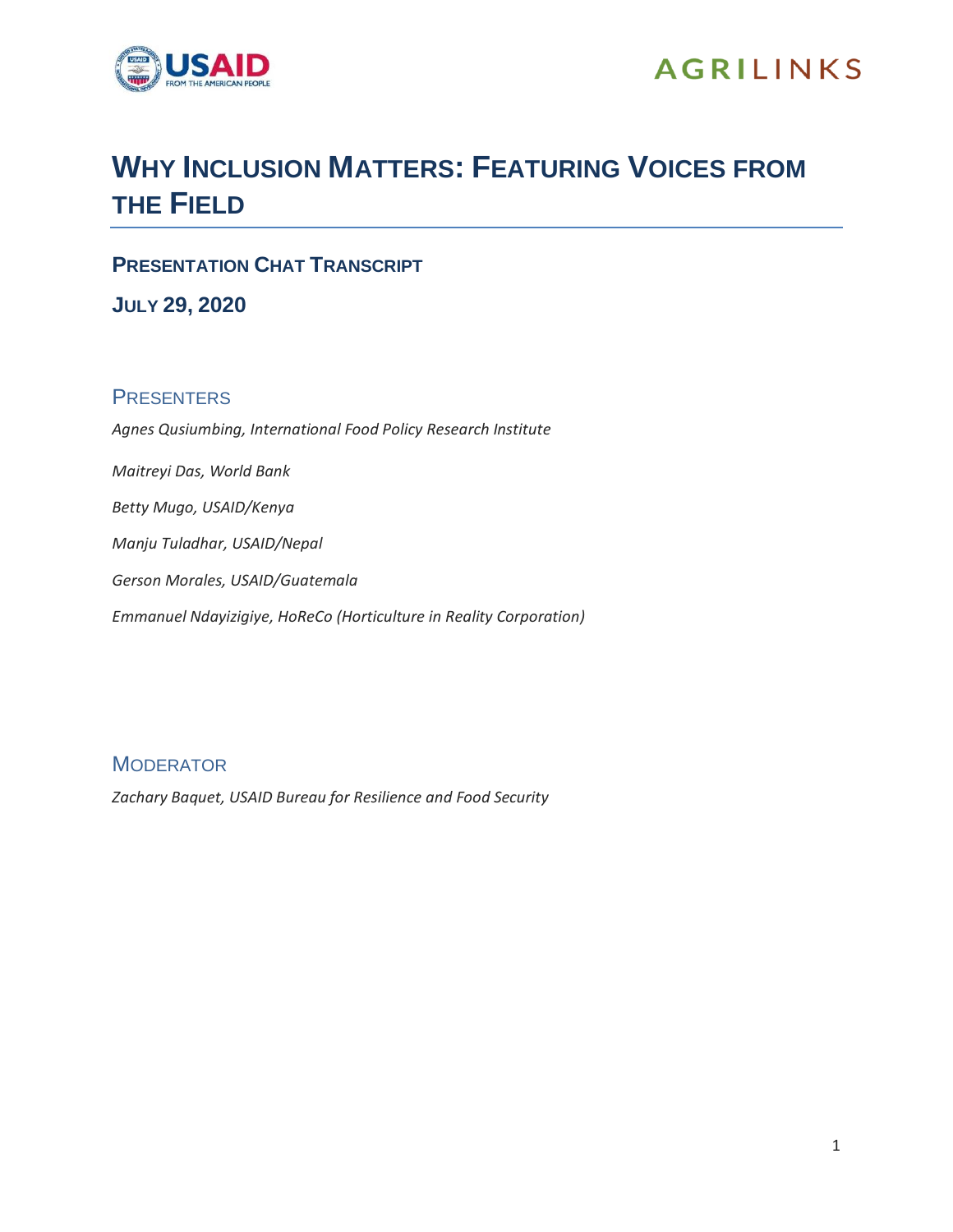Ahmed Hourani: I supposed to be biased since I am a globalist

Adam Ahmed: Greetings Everyone, we will get started in about 40 minutes.

Adam Ahmed - Agrilinks: Hello Everyone, so glad you could join us today. Please let us know where you are joining from today.

kemi Asuni: Hi My name is Kemi Asuni, from Nigeria . working on LINKS-DFID project

Srijana Chettri: Nepal

Domisian Mabula: Hi everyone, my names are Domisian Mabula, joing from Tanzania working with Sunflower Project in Tanzania too

Jane Lowicki-Zucca: Jane Lowicki-Zucca, USAID/RFS, working on youth inclusion in agriculture-led growth, food security, resilience, nutrition, water security, sanitation, hygiene

Amini Mataka: Hi Everyone, My name is Amini Mataka working at CIMMYT Southern Africa Regional Office in Harare Zimbabwe

Ahmed Hourani: Greetings to all, I am a sustainability entrepreneur from Jordan, I design ILM and I facilitate MSP

Delina Peter: Hi all, I'm Delina. I work with ROOTS Africa (non-profit) on sustainble agriclture initiatives. Based in the U.S.

Elon Gilbert: Just joining from the Jocko Valley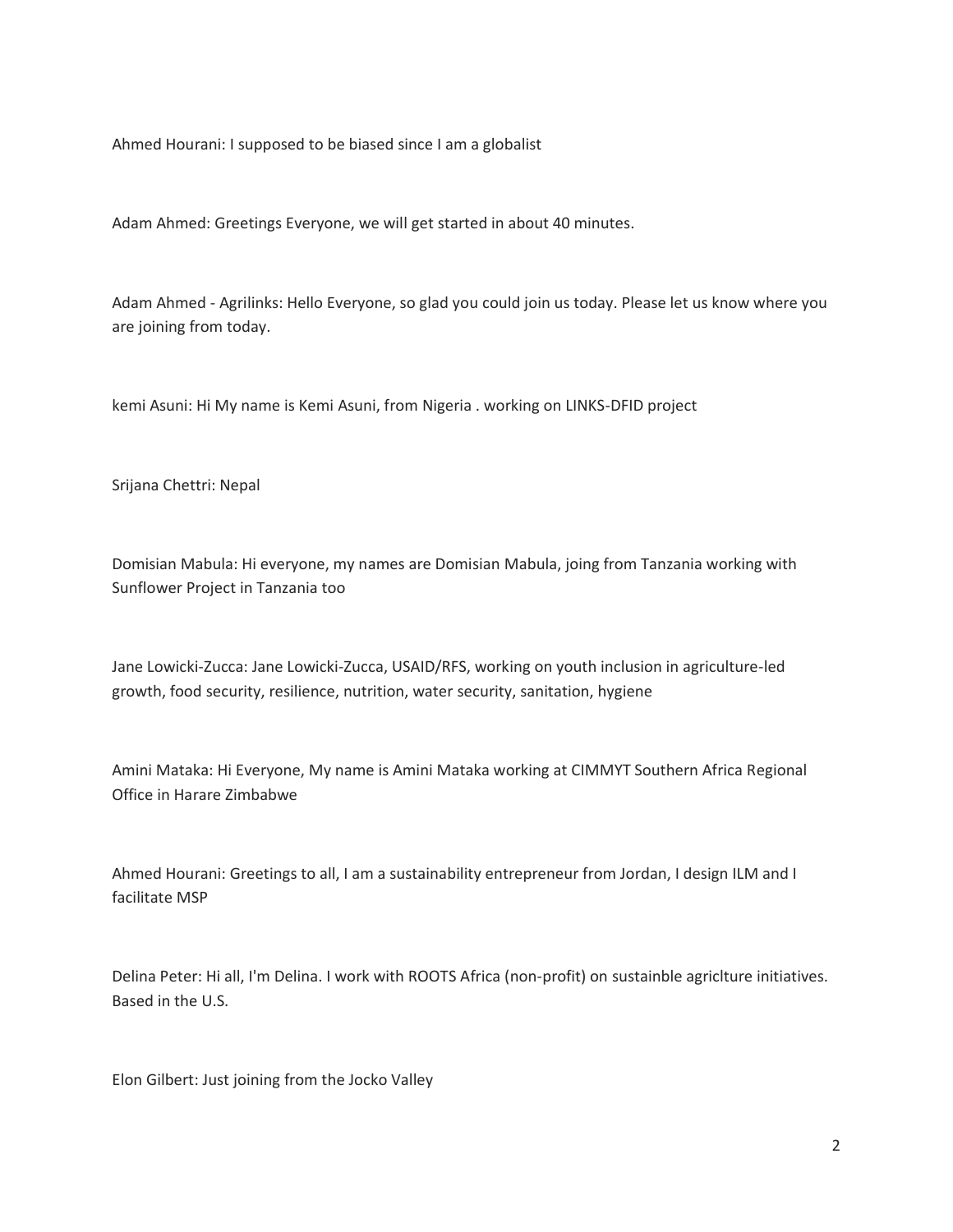Manohara Khadka: Hi All, I am Manohara from IWMI-Nepal

indra klein: Good morning, independent consultant, DC It's great that today's session highlights inclusion.

Sharoon Sabir: Hi everyone,i am Sharoon Sabir,working as community animal health officer with the Brooke -Pakistan

Sana Khawaja: Hi everyone Sana from Brooke Pakistan

Zachary Baquet (USAID/RFS): Greetings All! Zachary Baquet with USAID and I am joing from DC

Zachary Baquet (USAID/RFS): Welcome Sana! Thank you for joining us today

Farhad Hossain: Hello, I am from Bangladesh

lubna Saeed: Hi all , Greeting from Brooke pakistan

sujata singh: Hi everyone! I am Sujata Singh from Nepal, Suaahara II program

Humnath Bhandari: Humnath Bhandari, IRRI Bangladesh

Meredith Soule: Welcome to our global community. Thank you for joining us today.

Narayan Khanal: Hi I am Narayan Khanal from NSAF/CIMMYT, Nepal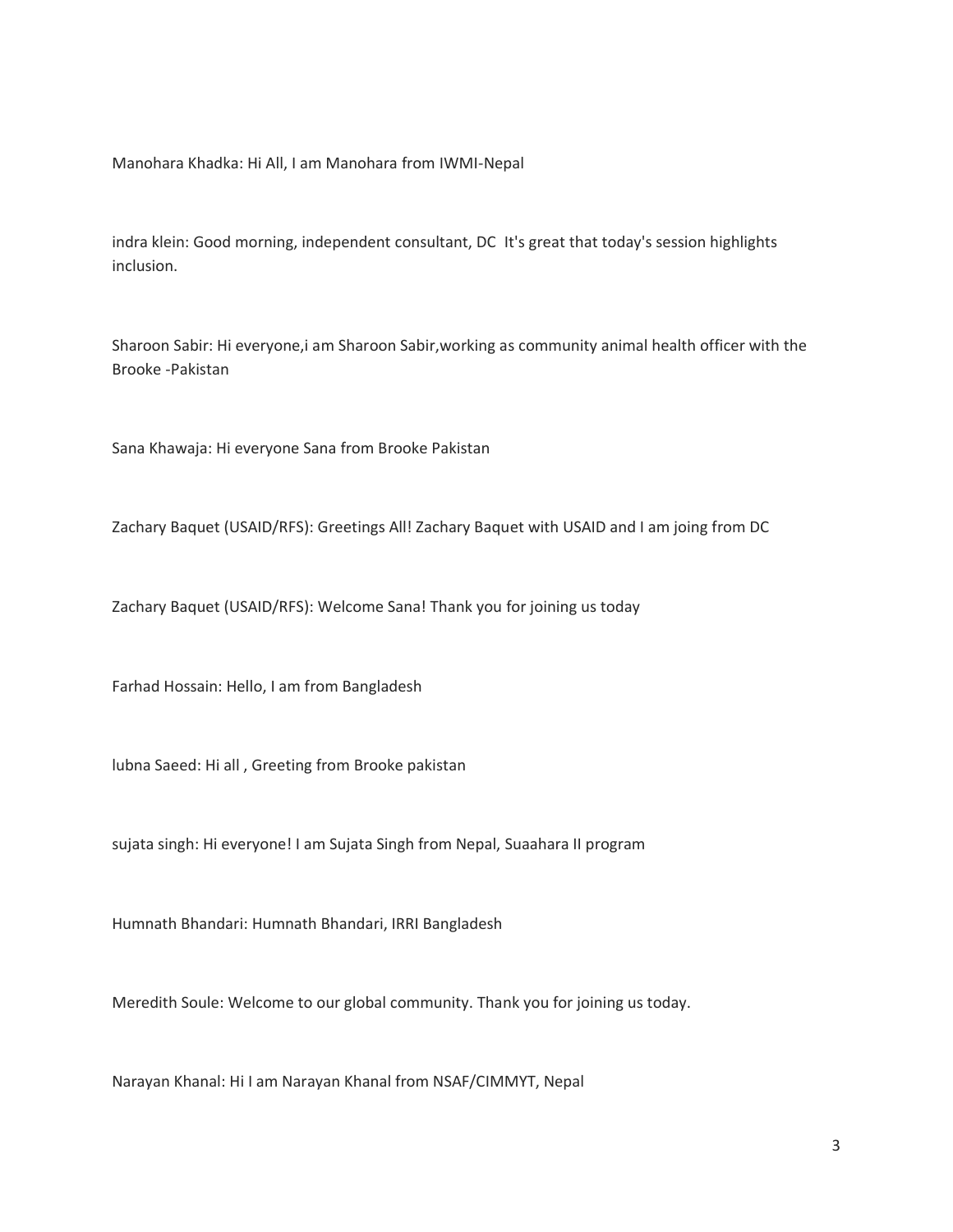Lopa Saxena: Lopa Saxena from Coventry, UK

Laurore Antoine 2: Greetings to everyone! Laurore Antoine from CARE USA

indra klein: Is it possible to provide links to reoucres, particulalry, slide deck?

Aman Sen Gupta: Hi everyone I am Aman Sen from Nepal, Suaahara II program

Madhu Gnawali: hi everyone, I'm from nepal(butwal city)

Jesco Weickert: Jesoc Weickert, from Welthugerholfe in Germany

Apurba Kumar Datta: Apurba Kumar Datta from ACDI/VOCA. Bangladesh

Zachary Baquet (USAID/RFS): Thank you for joining us Apurba, Jesoc, and Madhu!

Zia Ahmed: Hi all, this is Zia Ahmed from Bangladesh but now in Vienna, VA.

Gezahegn Ayele: Hello everyone I am Gezahegn from Feed the Future -Ethiopia

Maitreyi Das: here's the report I wil be speaking from:

Maitreyi Das: https://openknowledge.worldbank.org/handle/10986/32528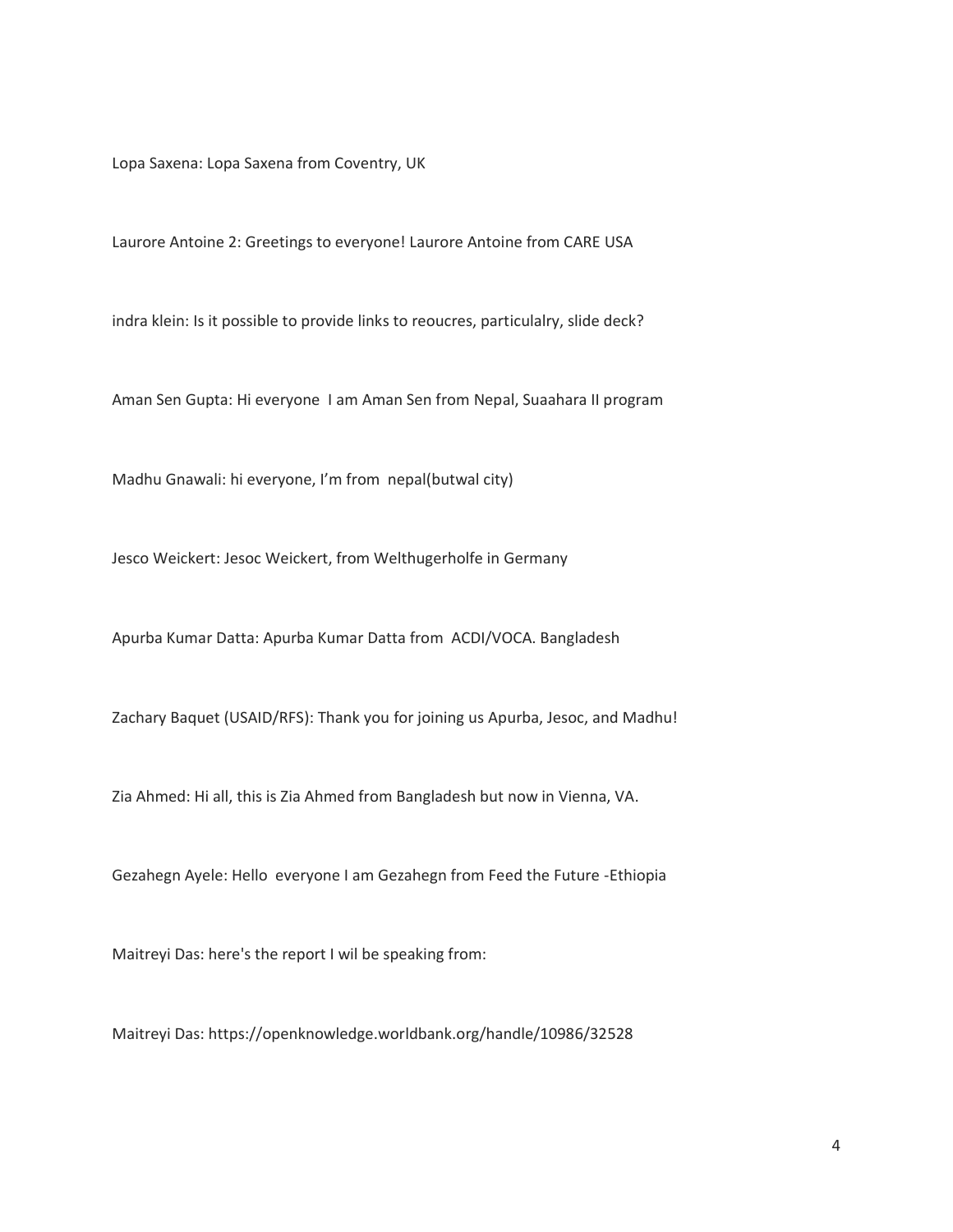Nqabayezwe Moyo: Greetings im Nqabayezwe Moyo from CRS Zimbabwe

Ashok Sarkar: Hi everyone,Good evening/mornig Ashok from Mukti Cox's Bazar, Bangladesh

indra klein: @Agrilinks, Thank you ")

saroj khanal: Hello Everyone, Saroj Khanal from Nepal

Agnes Quisumbing: You can also download's IFPRI's Global Food Policy Report, on Inclusive Food Systems for all, at gfpr.ifpri.info

Agnes Quisumbing: http://gfpr.ifpri.info

Noubia Gribi: Greetings from Noubia Gribi, at We-Empower from Washington DC

Maitreyi Das: and here's our flagship report from 2013 that sets up the conceptual framework: https://openknowledge.worldbank.org/handle/10986/16195

Abdul Montazir: Hi everyone, Montazir from USA

Billy Hall: Hello, Billy Hall from USAID Washington

Basudha Gurung: greetings Basudha Gurung from Nepal and look forward the sharing session

Maitreyi Das: and since there is a large ag audience, please see our report on water and gender: https://openknowledge.worldbank.org/handle/10986/27949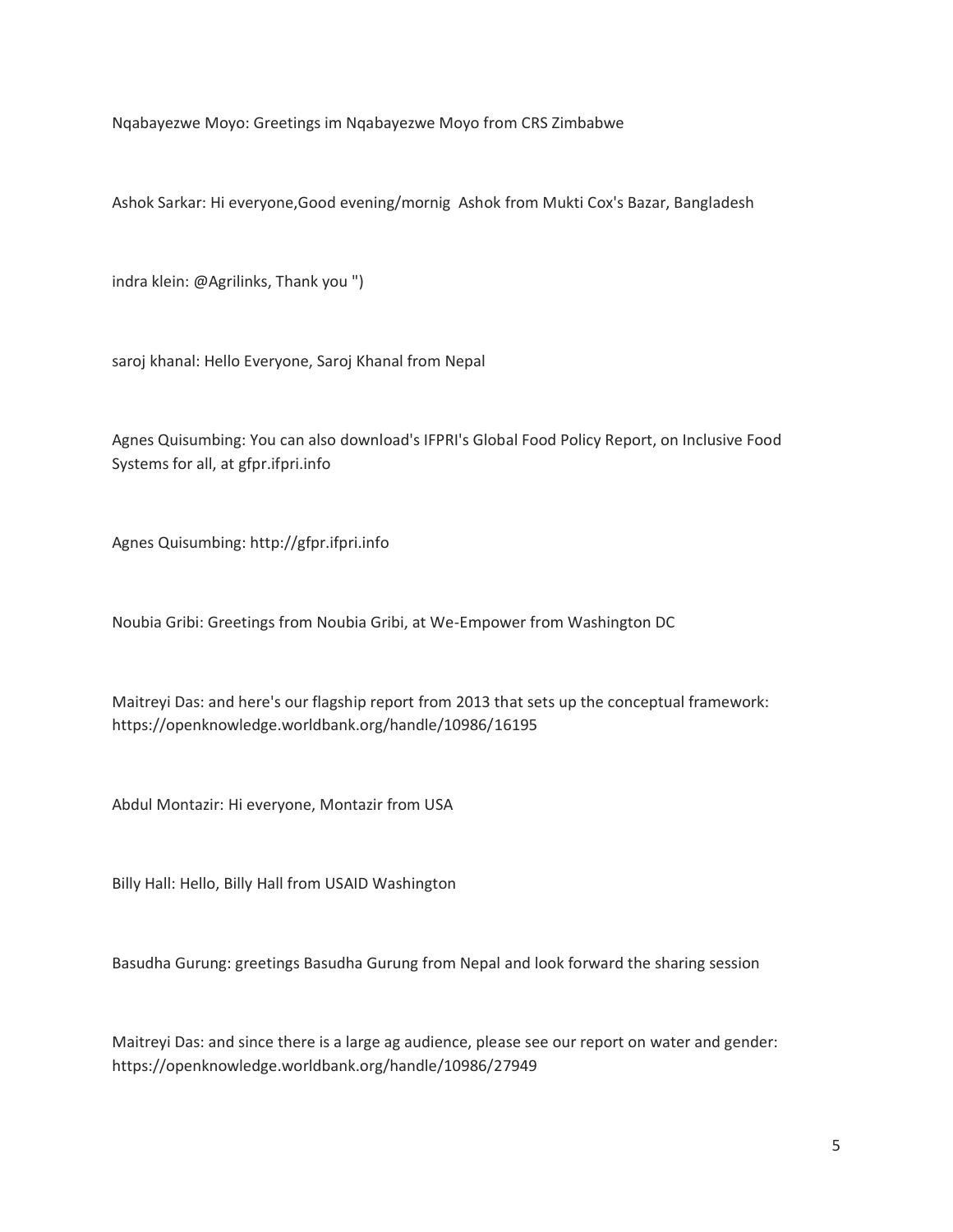Hari Shrestha: Good Evening All!

Don Van Atta: Good afternoon. Don Van Atta from Ukraine (at the moment)

Curt Youngs: Hi, everyone. This is Curt Youngs from Iowa State University, USA

Ahmed Hourani: Thanks Maitreyi for such aesthetics!

Hari Shrestha: I am Hari Kumar Shrestha from CIMMYT, Nepal

Manorama Sunuwar: Goodevening everyone! Greetings from Nepal

Shamim Ara Begum: Hello from Bangladesh

Benjamin Garber: Good morning! Joining from Virginia Tech in Blacksburg, USA

Nick Archer: Nick Archer, World Concern, USA

Elizabeth Moore: Hello Everyone from Silver Spring, MD with Trees for the Future

Christine Daskais: Good morning! this is Christime Daskais from Manhattan (Kansas State University) - Sorghum and Millet Innovation Lab

Christopher Shore: Christopher Shore, World Vision USA, based in California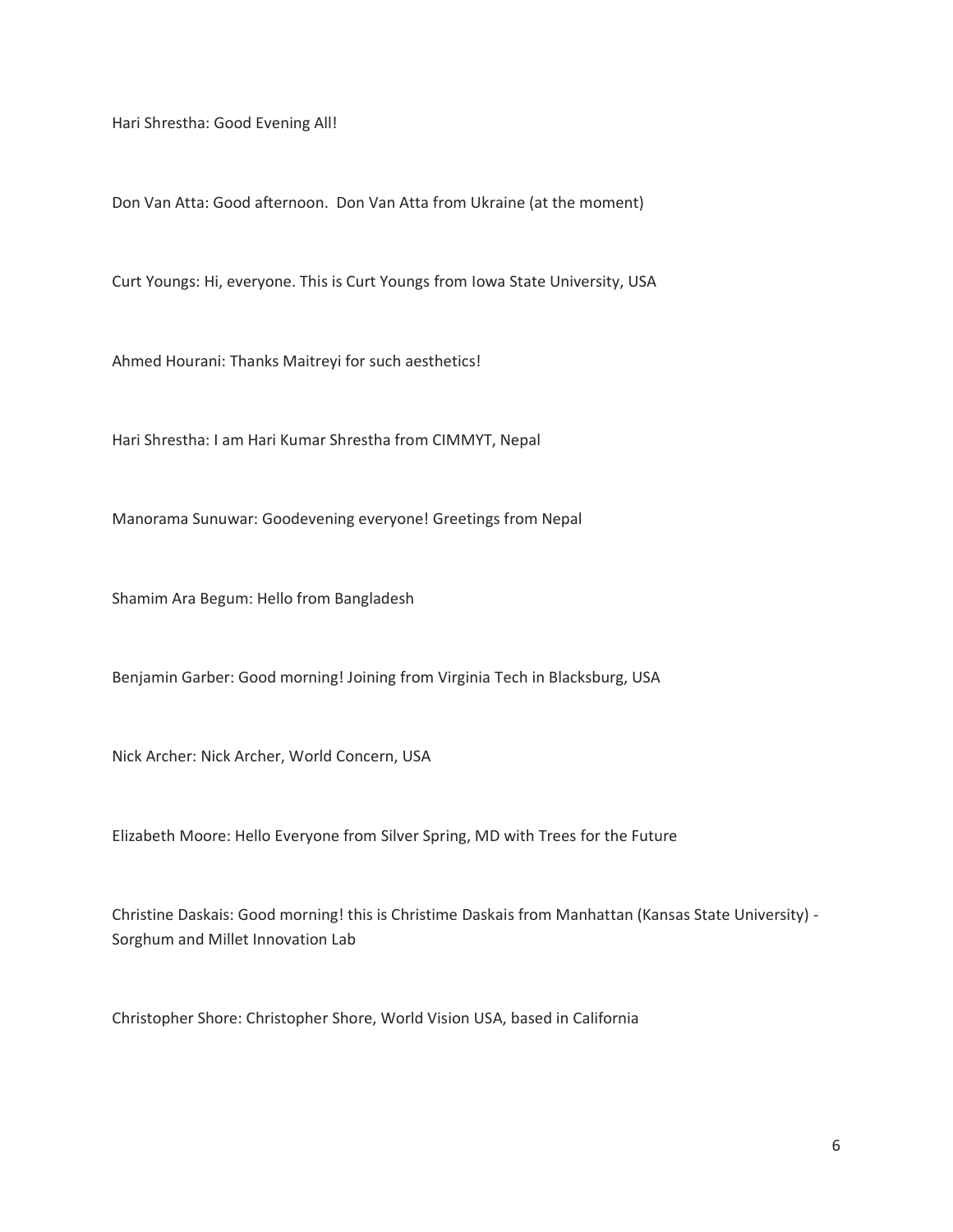Dyutiman Choudhary 2: Hello All, This is Dyutiman Choudhary from CIMMYT/Nepal. We are implementing the FTF Nepal Seed and Fertilizer Project

Charla Britt: Charla Britt, from California

Md. Mustafizur Rahman: Hi, everyone. I'm from Bangladesh.

Dyutiman Choudhary: Hi. Greetings from Nepal.

Ajb'ee Jimenez: Ajb'ee Jimenez, Indigenous Peoples Advisor, USAID/Guatemala

Namitha Jacob: Good morning, Glenda de Paiz, USAID/Guatemala

Abigail Spangler: Good morning! This is Abie Spangler from ACDI/VOCA, in DC

Komal Pradhan: Hello everyone and greeting from Nepal.

Emmanuel Dzisi: Good afternoon from Ghana

Kristina Evans: Hi all, Kristina Evans with USAID's Office of Local Sustainability in Washington

Maura Barry Boyle: Good morning Dyutiman!! Great to see you!!

Myo Ma Ma Than: Hello, everyone. I am from Myanmar.

Jenn Williamson: Hi! This is Jenn Williamson from ACDI/VOCA, in Washington, DC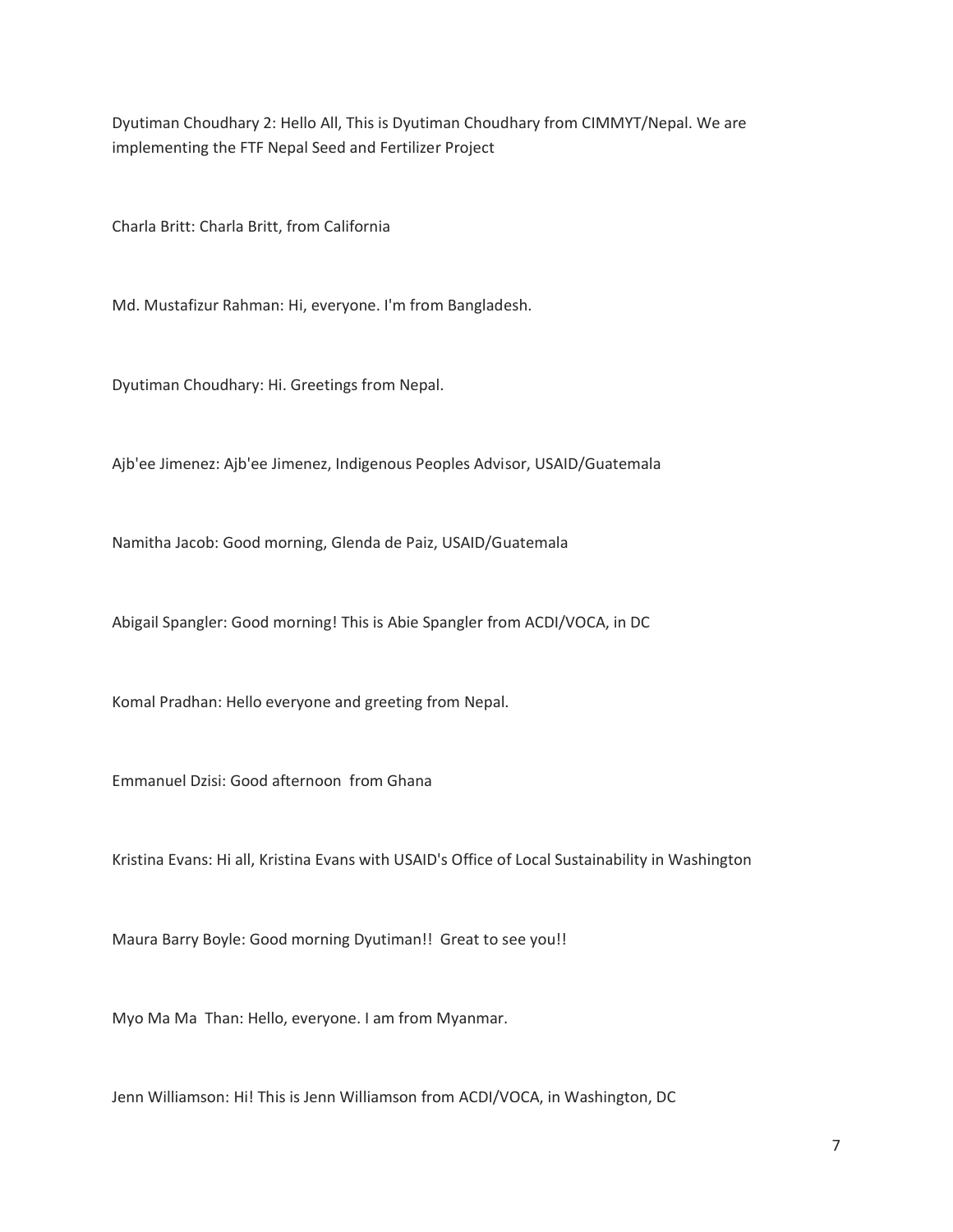Moffatt Ngugi: Greetings from USAID/Liberia

Md. Humayun Kabir: High everyone! This is Humayun Kabir from HELVETAS Bangladesh

Abdu Beshir: Hi all, Abdu from CIMMYT Nepal!

Janelle Larson: Janelle Larson, Penn State

Kate Bollinger: Good morning. I'm Kate Bollinger, Gender Advisor in USAID's Asia Bureau.

Mitchell Boutin: Mitch Boutin from CARE in Atlanta

Abu Yarmah: Goodday everybody

Laura Riddering: Hi, This is Laura Riddering from CRS in Baltimore

Melissa Matlock: Hi everyone! This is Melissa Matlock from ACDI/VOCA in Washington, DC

Shristi Bajracharya: Hello i am Shristi from HI Nepal

Krista Jacobs: Hi, everyone! Krista Jacobs at Landesa.

Ajay Panchbhai: Hi all, this is Ajay Panchbhai from IRRI Africa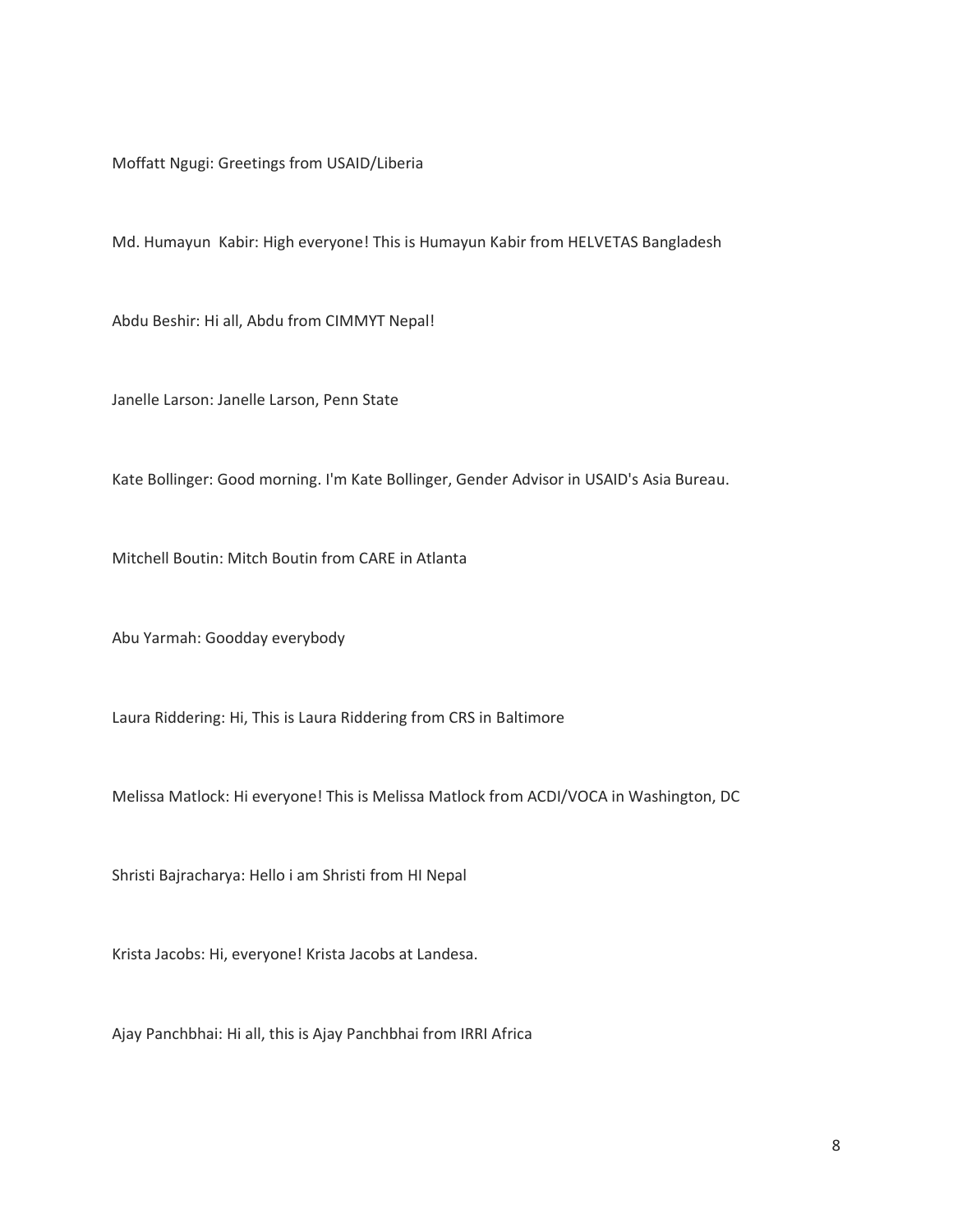Aelish Benjamin-Brown: Hi, this Aelish from Root Capital in Cambridge!

Eunice Kidero: Hi all I am Eunice Kidero from USAID/Somalia

Josue Lopez: Josue Lopez, Training Specialist, RFS

Namitha Jacob 2: Annie Wallace Guatemala

Winnie Osulah: Hi, This is Winnie Osulah from ACDI VOCA - Kenya

Elizabeth Salazar: Good day everyone. This is Elizabeth Salazar, Technical Specialist for Gender at NCBA CLUSA in Washington, DC.

Emily Byers: Emily Byers from the Leland Intl Hunger Fellowship at the Congressional Hunger Center

Phoebe Oduor: Phoebe Oduor, RCMRD, Nairobi

Kathleen Ragsdale: Hi all, Kathleen Ragsdale at the Social Science Research Center, Mississippi State University

Navin Hada: Navin Hada from FTF team, USAID Nepal

John Downes: Hello everybody, John Downes here from Georgetown University in Washington, DC

Pranata Barua: Hi everyone! This is PK Barua, an agriculture & food security consultant from Ottawa, Canada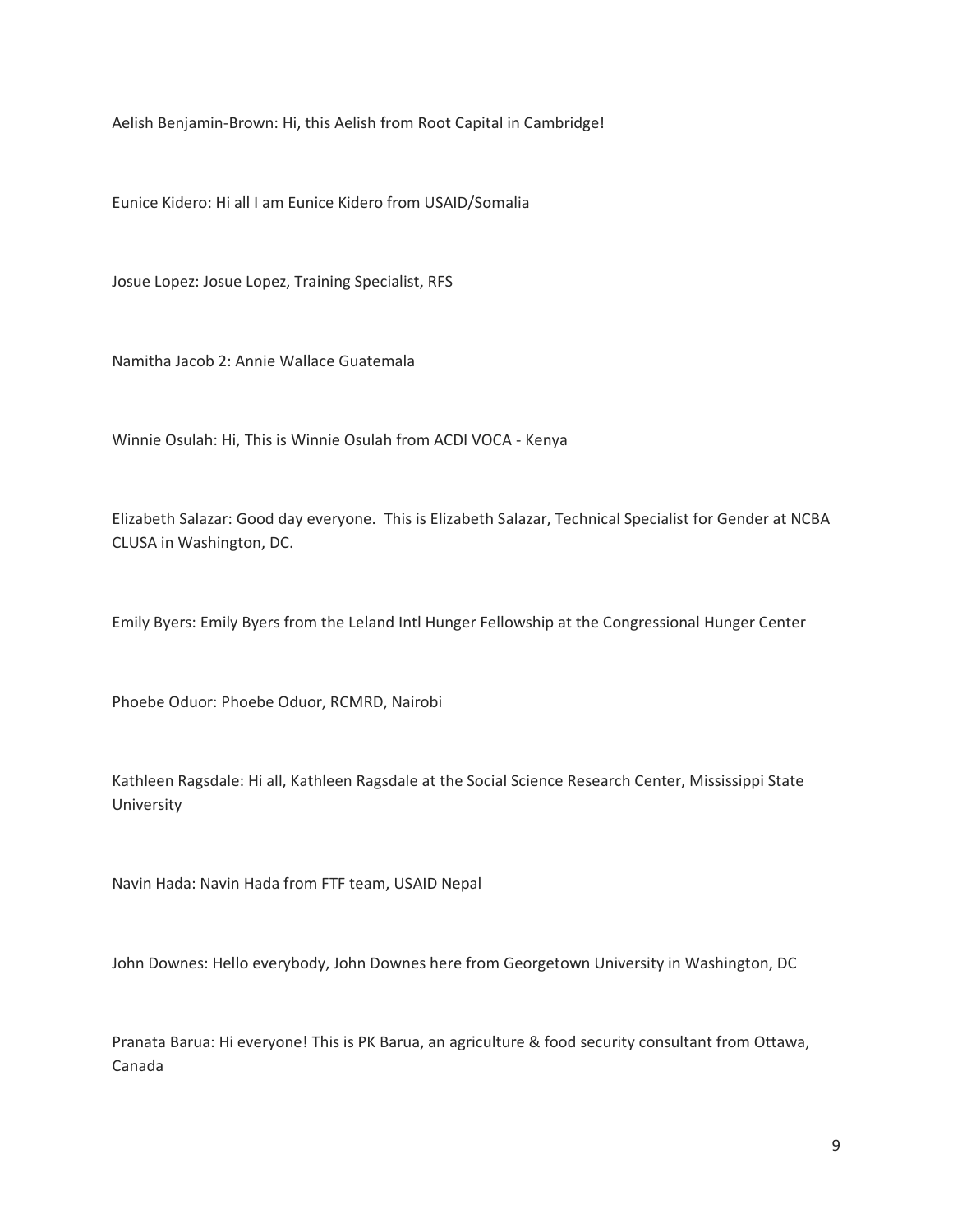Victoria Rames: Greetings. This is Victoria Rames from Banyan Global.

Sonia Dominguez: Hi. I am Sonia Dominguez from USAID Guatemala

Stephanie Wessels: Good morning! This is Stephanie from the Producers to Markets Alliance (Fintrac) in Colombia.

Maiwada Zubairu: Maiwada Zubairu. Hi all from Nigeria

Bandana Pradhan: Greetings from Nepal.

Dick Tinsley: Dick Tinsley back in Colorado

Matthew thielker 3: Matthew Thielker, USAID/RFS/CN

Daniel Sumner: hello everyone! This is Daniel Summer from Virginia Tech

Prakash Gnyawali 2: Hi All, from USAID/Nepal

Geoffrey Nyapom: Geoffrey Nyapom from Nairobi

Adam Ahmed: Glad you are safe at home Dick!

Mary Leuci: Good morning Mary leuci from University of MIssouri and TEDMAG

Julio Noguera: Greetings, Julio Noguera from TechnoServe in Mexico City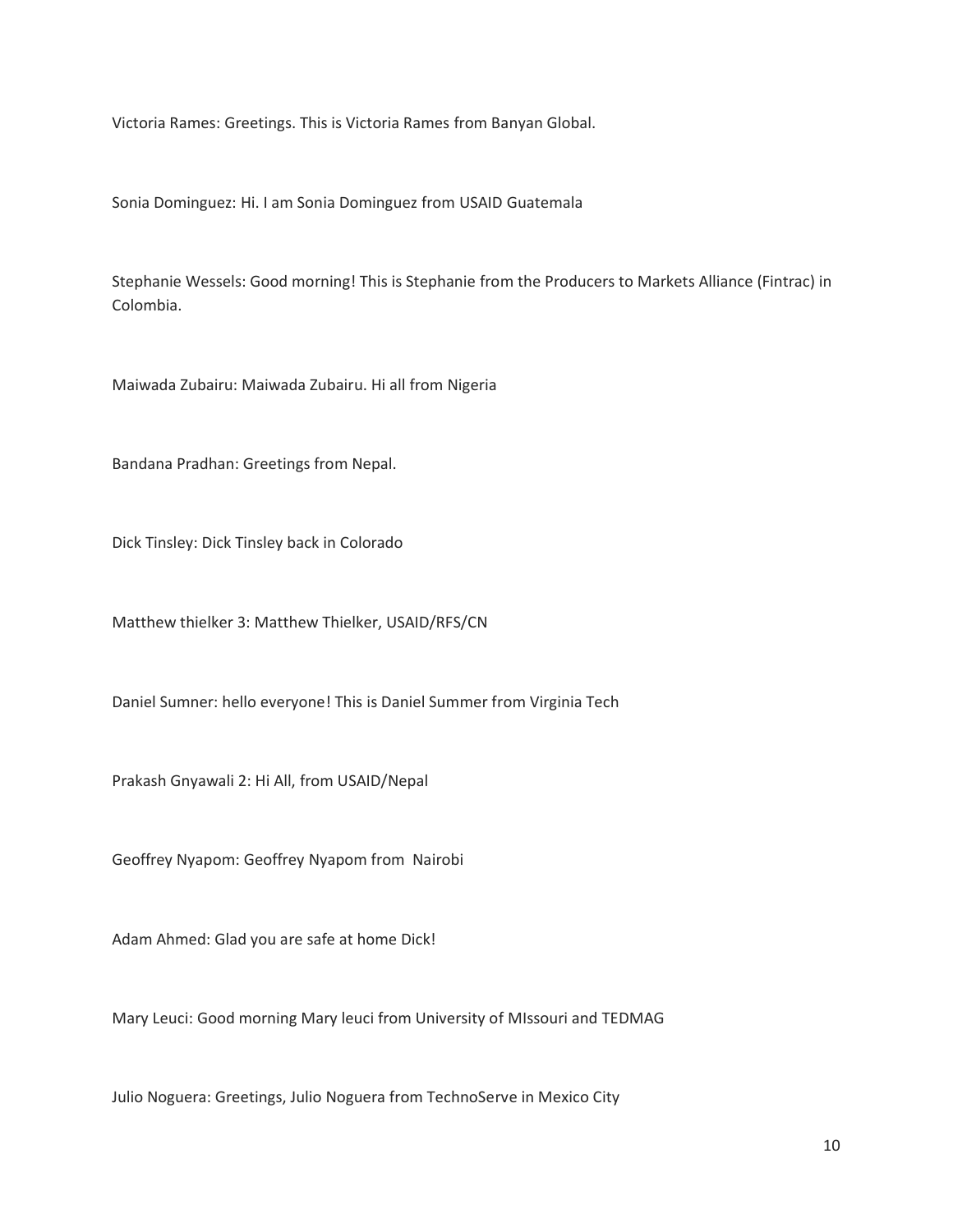Daniel Muhinja: Daniel Muhinja from World Vision Kenya

Sangita Budhathoki: Hi Sangita Budhathoki, Feed the Future, USAID Nepal-KISAN II project

Dorine Genga: Hallo everyone. I am Dorine Genga with the Kenya and East Africa USAID Mission. I serve as Resilience Learning Specialist.

Farzana Ramzan: Hi everyone, Farzana Ramzan, USAID/RFS (Washington)

Elodie Nsamba: Greetings from USAID/DRC

Zachary Baquet (USAID/RFS): Welcome All! Thank you for joining and introducing yourself!

Cornelia Flora: Cornelia Flora, Ames, Iowa

Kristin Davis: Hi from Kristin Davis, Feed the Future Developing Local Extension Capacity and IFPRI, the International Food Policy Research Institute

Prakash Gnyawali: Hello all, Murari From USAID/Nepal

Manohara Khadka: Charla, nice to see you here

Katherine Guernsey: Hi everyone, Katherine Guernsey from USAID in Washington DC. Thanks for the captioning!

Cornelia Flora: Cornelia Flora, Ames Iowa, USA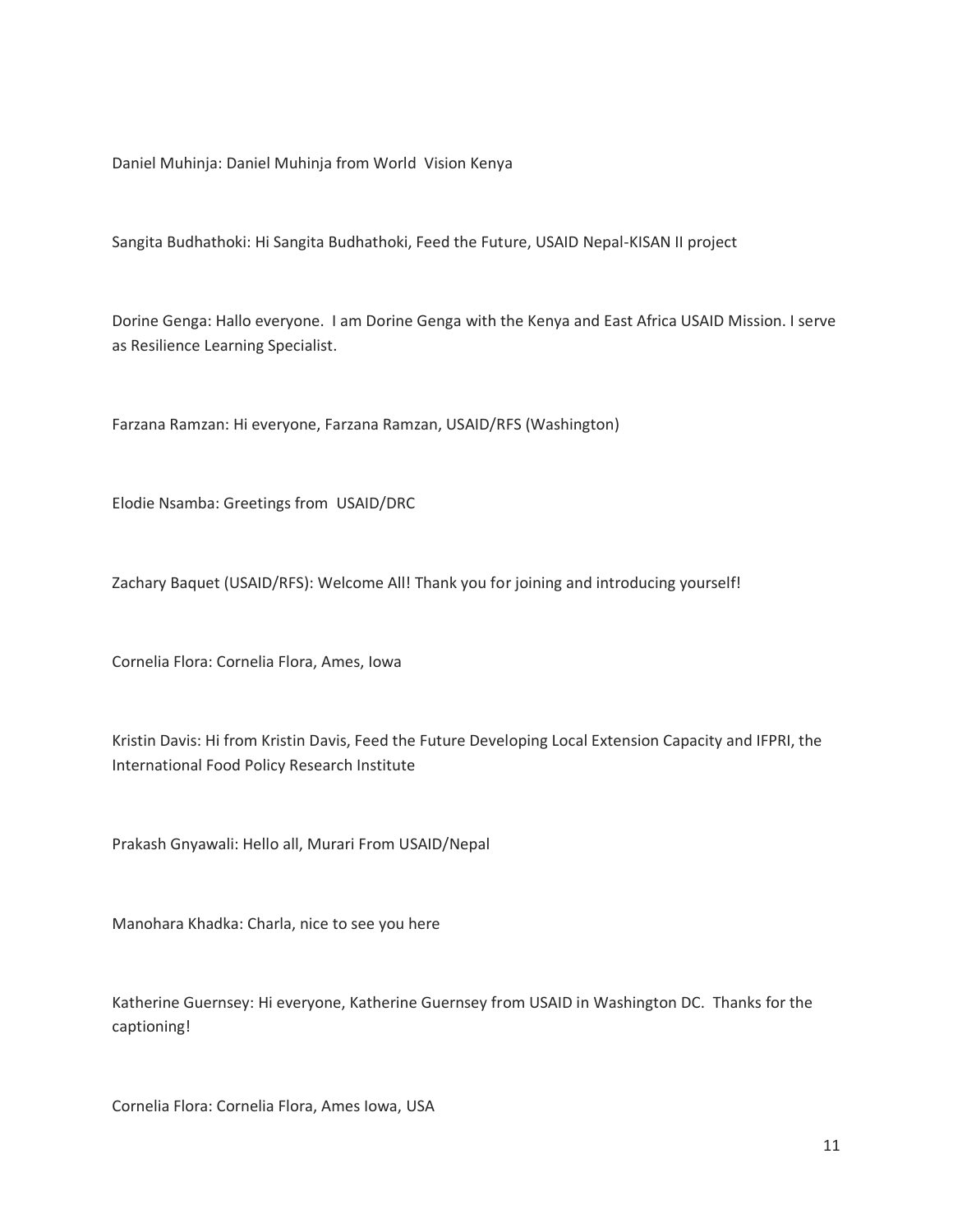Namitha Jacob 3: Good day to all, Julia Maria Asturias from USAID/Guatemala

Vijesh Krishna: Hi everybody, this is Vijesh Krishna from CIMMYT India.

Wubshet Loha: Wubshet Loha, Washington, DC

Alexis Ellicott1: Hello from Nepal!

Md. Harun-Or-Rashid: Hi, This is Harun from CIMMYT-Bangladesh

Manohara Khadka: my email is : m.khadka@cgir.org

SHRINIWAS GAUTAM: Hi everybody: This is Shri Gautam from Nepal Seed and Fertilzier Project, Kathmandu.

Manohara Khadka: Charla, let us catch up

Eddah Nangole: Hi Eddah N from Aceli Africa Nairobi, Kenya

Corey O'Hara: Greetings from iDE Nepal

Patricia NOROLALAO: Greetings to all, i am Patricia, i am joining from Madagascar

David Resetar : David Resetar, smallholder financing at Cycle Connect in Uganda david@cycleconnect.org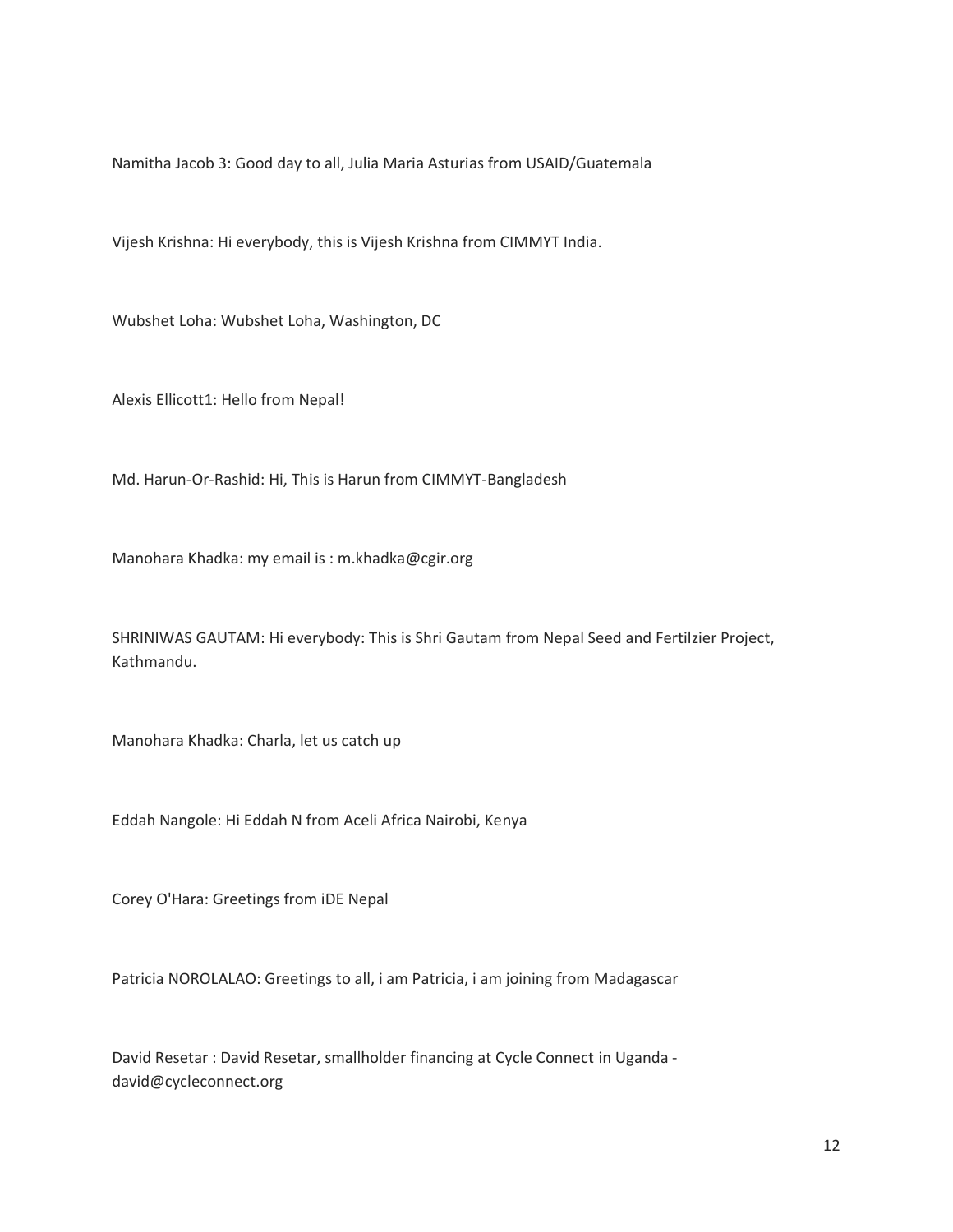Pallavi Bharadwaj: Hello All Pallavi Bharadwaj from Geoscientists Without Borders at SEG.

Teresa Robles: Hi, Tere Robles from USAID Guatemala

Dr. Narendra Kumar Sharma 2: Good eveing all !!

LALIT SAH: Hi everyone, Its me LALIT from FTFNIPM/iDE Nepal

Sam Thomson: Hi to all. This is Sam Thomson (Dairy for Development) from Royal Jersey Agricultural and Horticultural Society.

lafaele enoka: Greetings from Samoa!

Kyra Zogbekor: Hi All. This is Kyra USAID/Kenya and East Africa.. So proud to see Betty Mugo presenting today!

Dr. Narendra Kumar Sharma 2: Dr. Narendra Kumar Sharma, Assistant Professor-cum-Jr. Scientist, Bhola Paswan Shastri Agricultural College, Purnea (Bihar) India

Elizabeth Laferriere: Hello everyone! I'm Elizabeth Laferriere from Land O'Lakes Venture37 in Minnesota, USA.

Colton Hubbard: Colton Hubbard, Plan International US

Amanda Moskal: Hello all! Amanda Moskal from Palladium International in Washington, DC.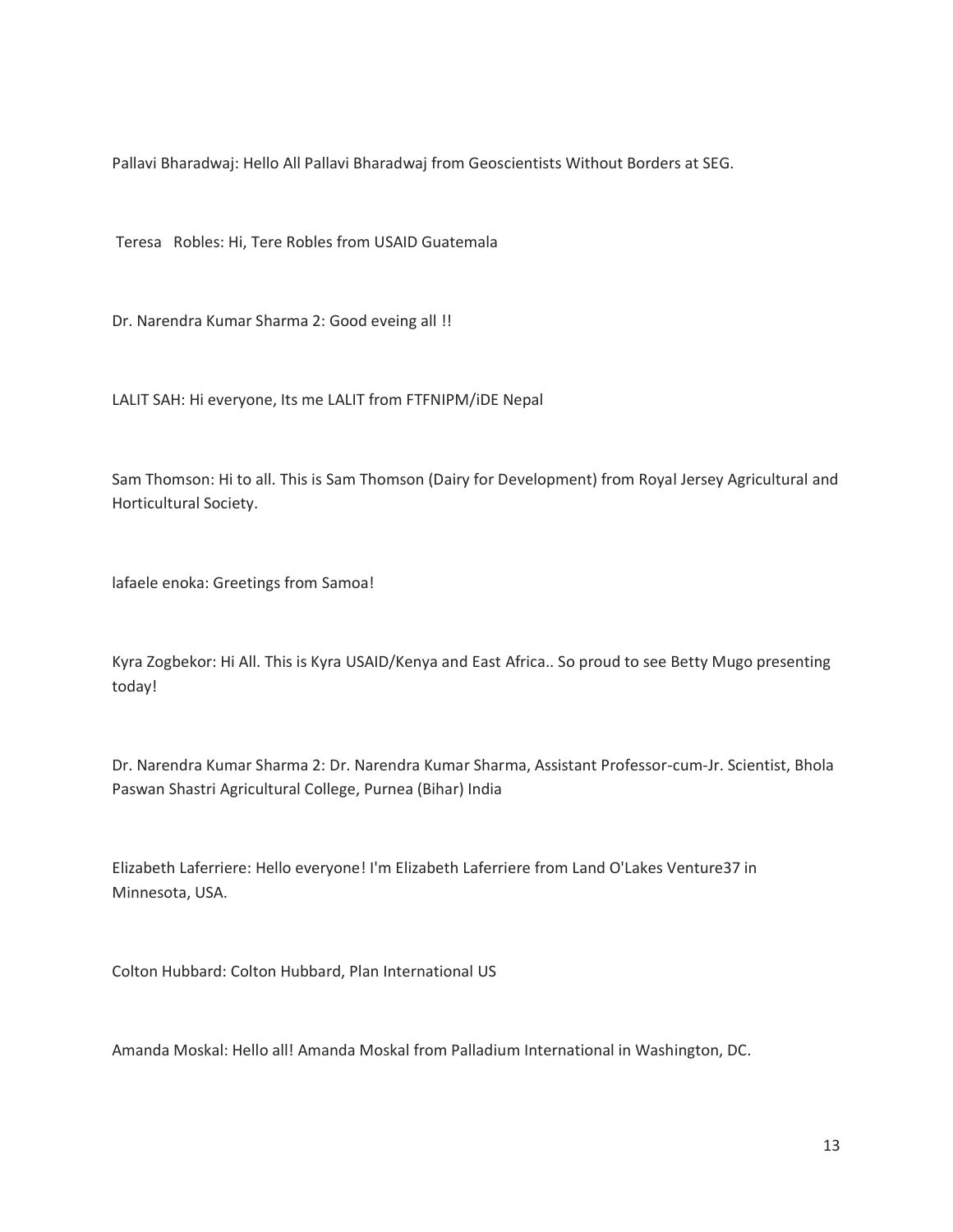Garrett Schiche: Hi, Garrett Schiche from Corus International

Lynn Schneider: Lynn Schneider from USAID/Nepal

elisabeth garner: Hi everyone - elisabeth garner, gender and ag postdoc from Cornell University's USAID, FTF Innovation Lab in Crop Improvement

Laura Zseleczky: Hi! Laura Zseleczky from IFPRI

Lucy Swain: Lucy, Ethical Tea Partnership, UK

Stevie Kloeber: Hello! Stevie Kloeber w. Bountifield International in Minnesota, USA

Rachel Rose: Greetings all from iDE HQ in Denver, CO.

Nicoline de Haan: Hello everyone - Nicoline de Haan from CGIAR GENDER Platform

Lisa Lauxman: Hi, Lisa Lauxman, Wash., D.C.

Charlotte Block: Good morning from NCBA CLUSA in DC.

Naimatullah Soomro: Good evening from Hyderabad Sindh Pakistan

Michelle Kiwia: Hello everyone-Michelle from CRS Tanzania

Hauwa Kabir Ahmed: Hi. Hauwa GESI advisor Propcom Maikarfi, Palladium international, Nigeria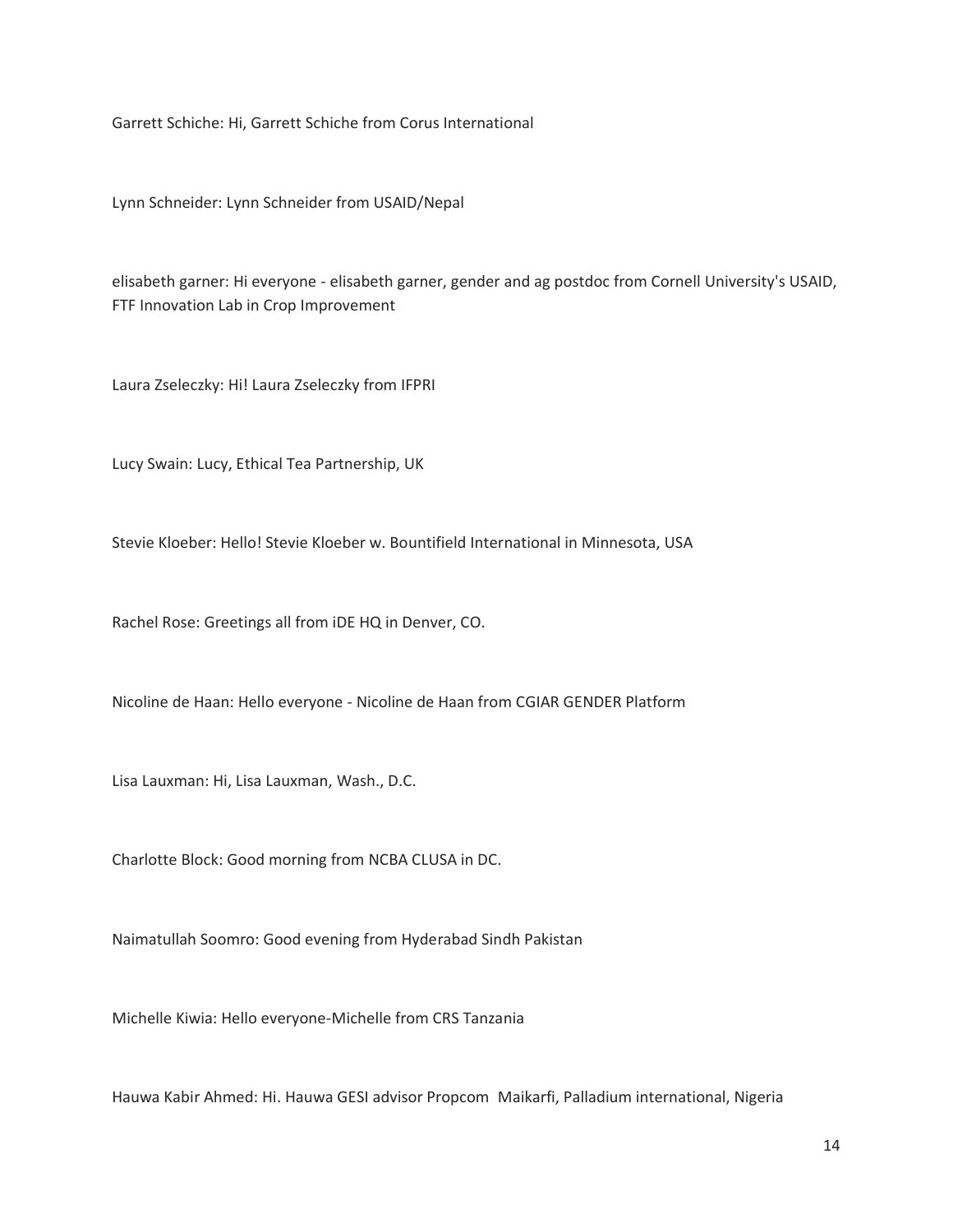Zachary Baquet (USAID/RFS): Welcome All! Thank you for taking time to join us today!

Cornelia Flora: Will the slides be available? Or a recording of the presentations? I would like to share it with students.

Jerry Brown: Good morning everyone from Washington, DC Jerry Brown

Mohammad Shafi: Hello Good Evening to all: Dr Mohamamd Shafi from Brooke Pakistan

Zachary Baquet (USAID/RFS): @Cornelia the webinar is being recorded and we will share out to those registered for the event

Bonaventure Fandohan: Hello, Bonaventure from Chicago

Zachary Baquet (USAID/RFS): We will also share the slide deck.

saroj khanal: Slides are open to download in top right corner, click in the dropdown icon

Michael Okwemba: Michael Okwemba from Kenya, Independent development finance specialist

indra klein: With regard to social protection programs, to what degree, if any, does cultural mores impact such?

Shola Ajibola: Good morning all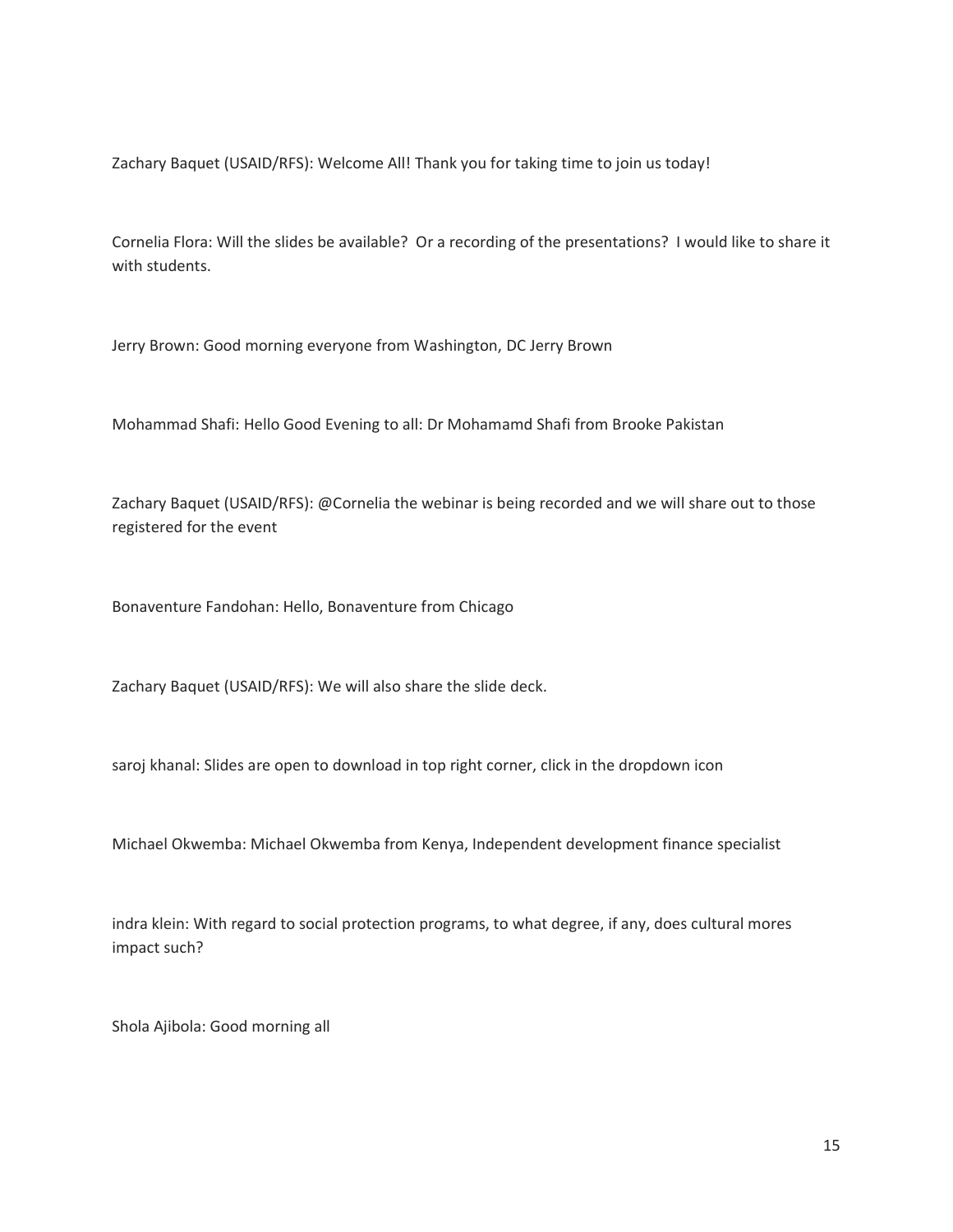Fertice Miller III: Hello Everyone, providing Governance, Technical Advisory & Investment to the Ministry of Food & Agriculture -Ghana, with the Tony Blair Institute.

Afifa Ghumman: Hello everyone, this is Afifa Ghumman from Brooke Pakistan

Zachary Baquet (USAID/RFS): Please note we will put up the window for download of the slides after the presentations.

David Resetar : yes

Charla Britt: yes

sujata singh: GBV has not only shifted from outside inside home..domestic violence has intensified during pendemic as shadow pendemic

Dorine Genga: Yes.

indra klein: Would you ask speaker to speak up or speak closer into mic?

Dick Tinsley: speak louder please

Domisian Mabula: Yes

Amini Mataka: Thank you very much Agnes for a very insightful presentation.

Humnath Bhandari: Question to Agnes: What does it mean the "inclusive food value chain"?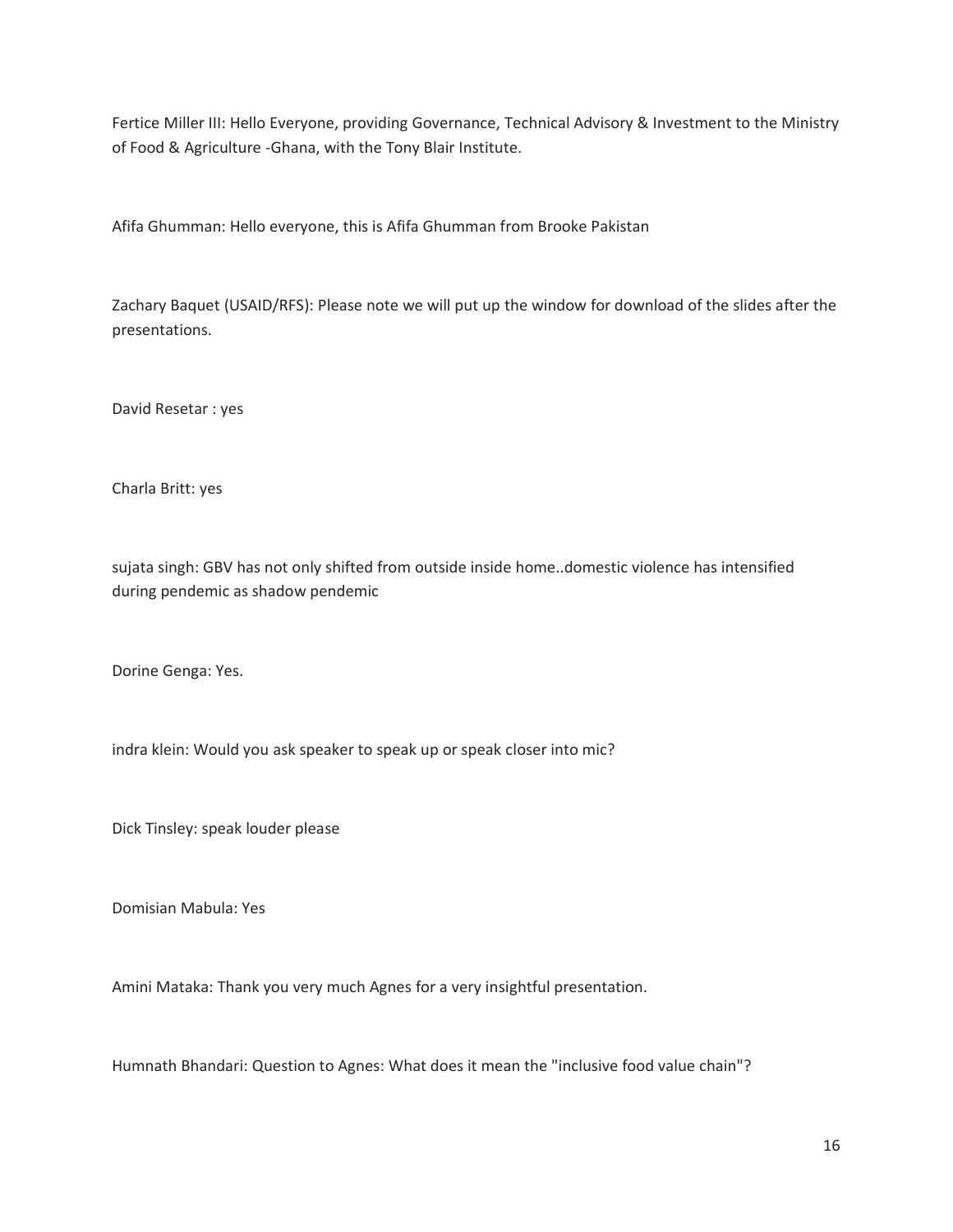Prakash Kafle: Nepal

Md. Humayun Kabir: Louder please!

Zachary Baquet (USAID/RFS): If you have you have questions for the speaker please add them to the chatbox and let us know who your question is directed to.

Naimatullah Soomro: speak loudly please Md

indra klein: If no new data was collected, what data was used? time frame? pre-COVID-19?

indra klein: @ Zachary, is there any way that you can boost volume? It is VERY difficult to hear cirrent speaker

Manohara Khadka: To Agnes: Private sector is gender exclusive in terms of understanding value chain and inclusive food system,. are there examples from where we can learn from private sector actor being inclussive (both in their organizational system, policies and interventions)?

Sharoon Sabir: a bit louder plz

Zachary Baquet (USAID/RFS): @indra Thank you for your feedback. We are seeing what we can do.

indra klein: Social Contract: With whom? natl, regional, local govt? Thoughts on challenges regarding buy-in?

Lava Thapa: Good wvwning to you all. This is Lava from CIMMYT Nepal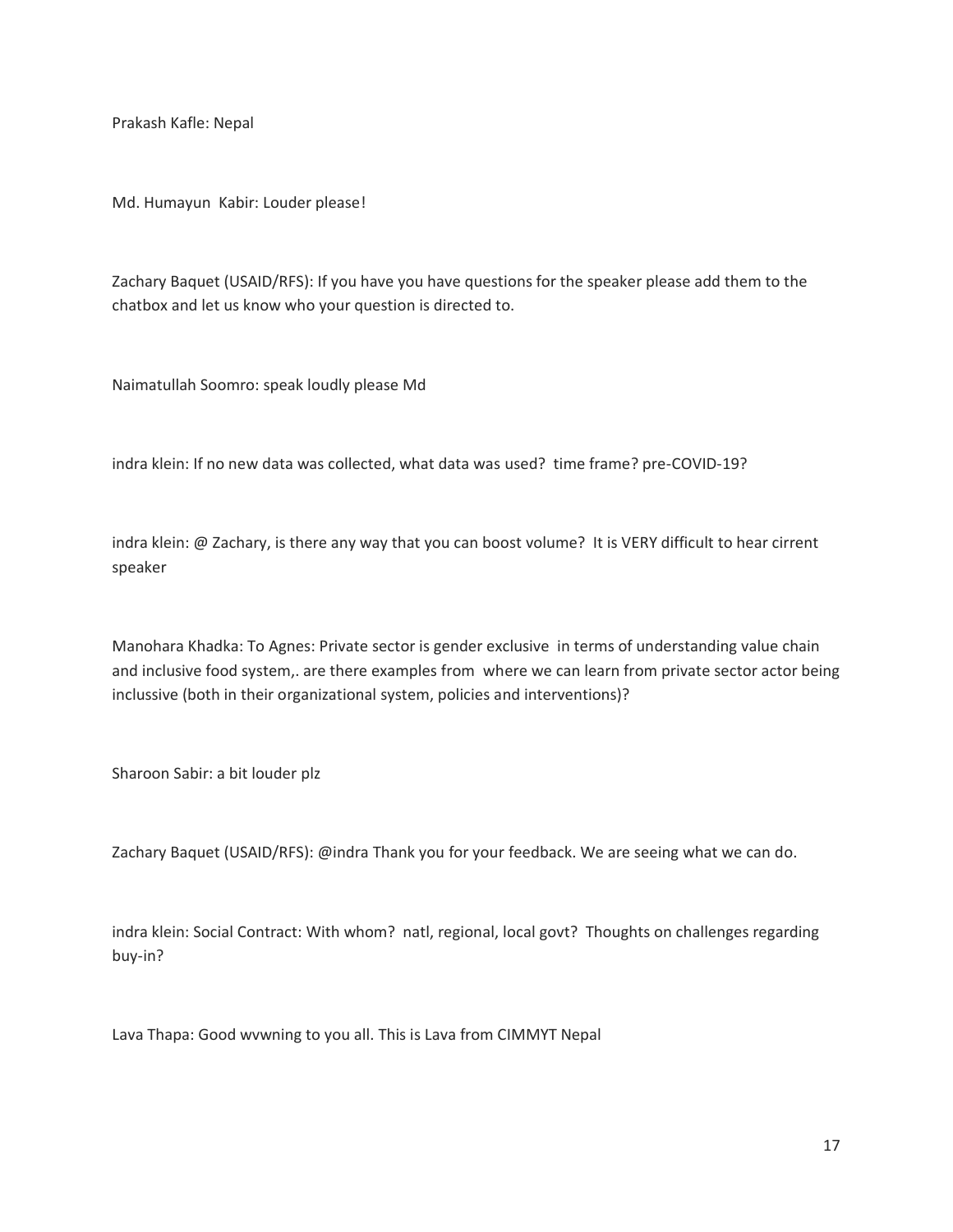Zachary Baquet (USAID/RFS): If you need to enlarge your screen, click on the four arrrows at the upper right of the presentation window

Sana Khawaja: She need to speak louder

Adam Ahmed: For those who are having issues with the audio, make sure that you turn up the volume on your computer.

indra klein: @Adam, set at max volume

Sana Khawaja: its full Adam

Sharoon Sabir: alraedy done

Jerry Brown: That would be helpful if the speaker could speak louder. I have the volume on maximum and I am not hearing the speaker very well.

Happy Sikalengo: Good evening from Tanzania. This is Happy Sikalengo from Rieta AgroSciences Ltd

Josue Lopez: @Agnes, what recommendations are coming from the field to reduce the practice of giving young girls in marriage? Any data on the reduction of this practice?

Amini Mataka: Yes ,the volume has improved a lot many thanks

Ashok Sarkar: Do we need to pay special attention for the climate vulnerable for better inclusion?

indra klein: @Maitreyi, with regard to "Africa is the country", do you mean the continent?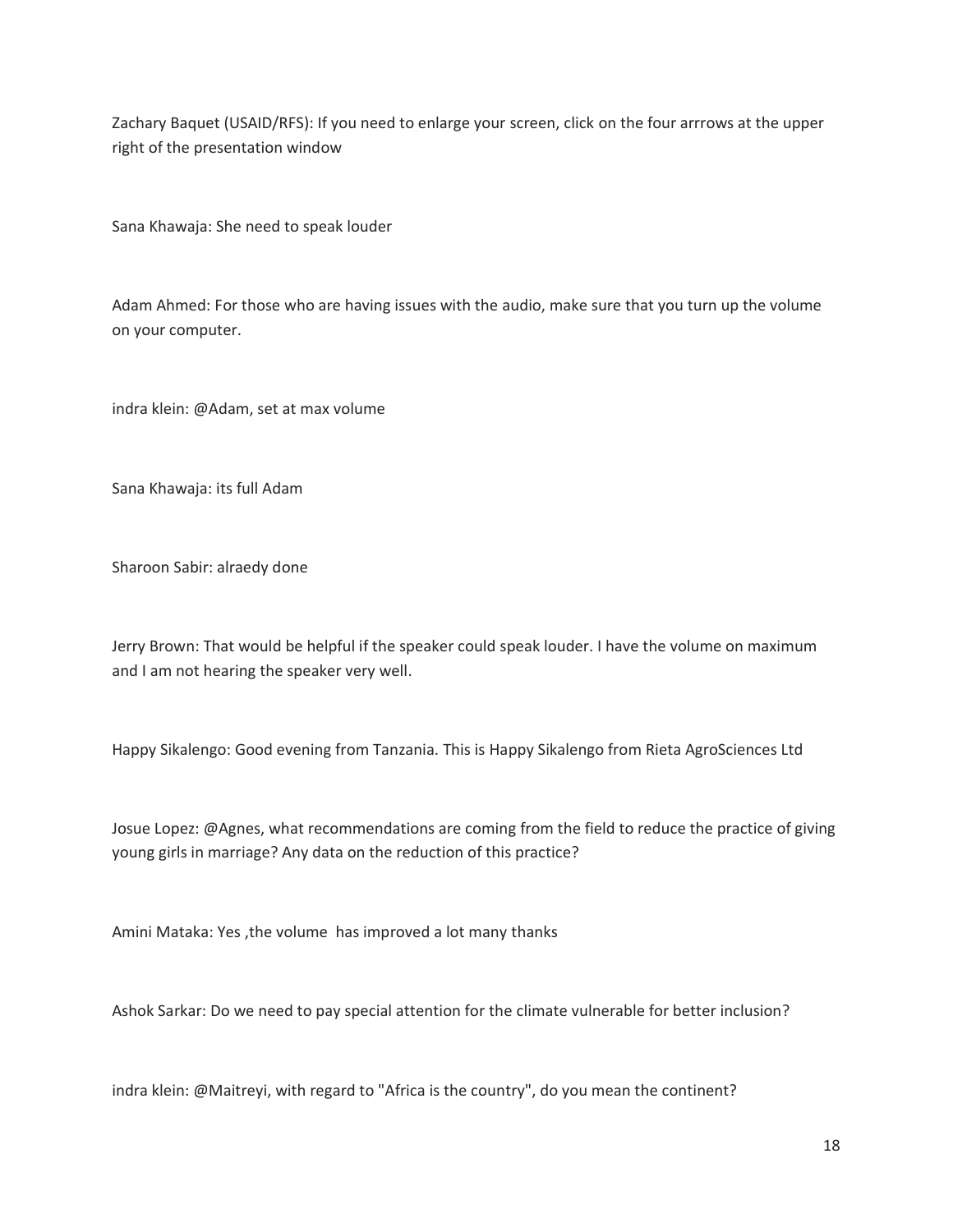Abdu Beshir: @Das is economic marginalization/exclusion linked to violence or civil unrest? Can exclusion be a tool for political gains?

Noubia Gribi: yes

Shola Ajibola: Yes, can hear you very well. Thanks

Shahana Begum: can u spak loud a llttle bit Louder

indra klein: Speaker needs to speak closer into her mic

Sharoon Sabir: better now thanks

Noubia Gribi: How is this affecting refugees, IDPs, in that context,

Zenebech Mesfin: Hi everyone, Zene Mesfin, Gender & Agriculture Specialist at EnCompass

indra klein: Would you thoughts on how technology is used to help raise awareness and make changes with regard to inlcusion? To what degree has social media, PSA's, & other venues helped?

Muhammad Umar Hanif: Hi Everyone..Its Dr. Umar from Pakistan.Stay blessed

Jen Peterson: HI everyone. My name is Jen Peterson, and I work for Tetra Tech in Burlington, VT. Cheers!

Christopher Ajayi: Chris send greetings from Ibadan, Nigeria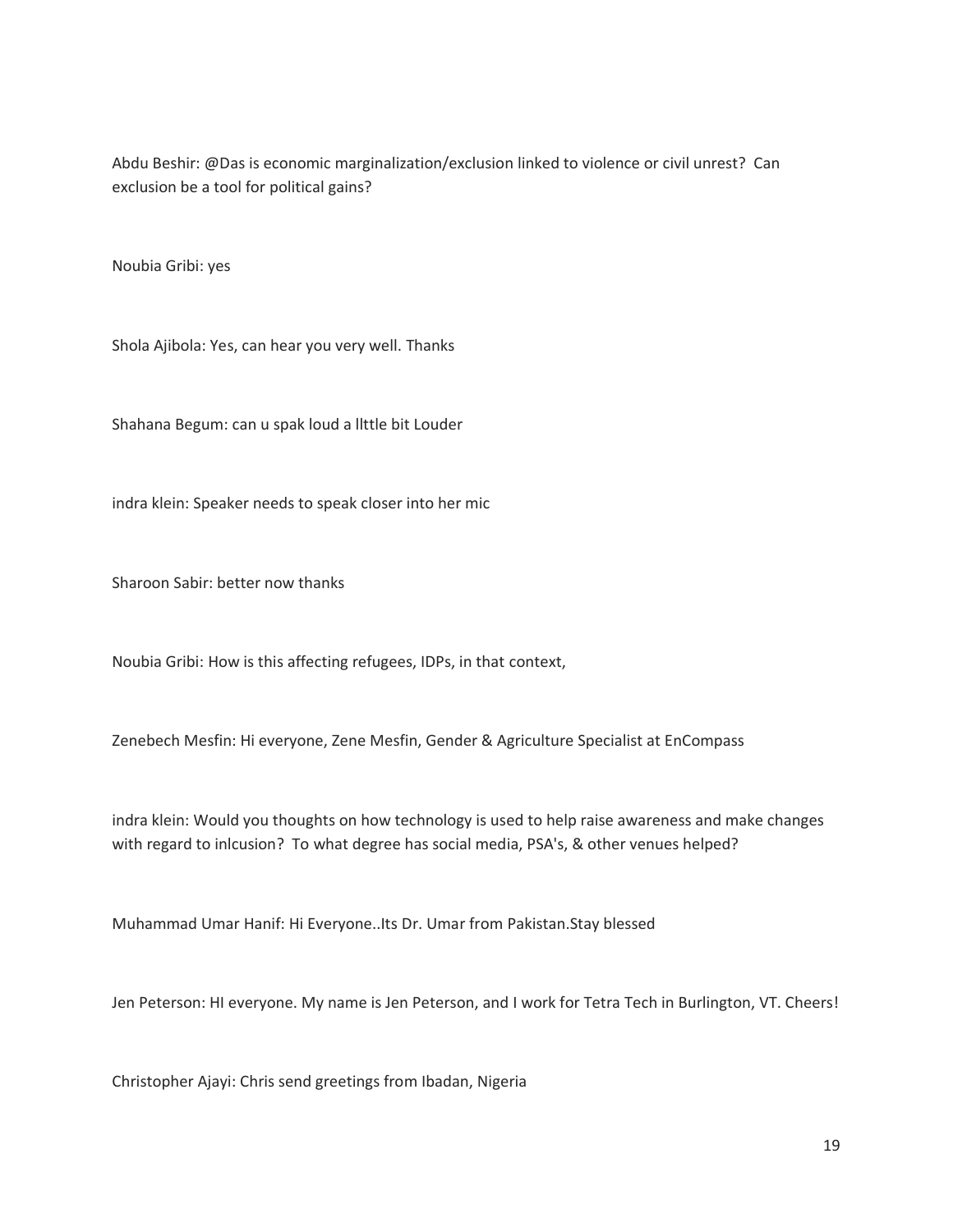Zenebech Mesfin: Hi Jen! I think we connected recently on email :)

Shola Ajibola: Thank you, Matreyi

JEEWAN SHRESTHA: hi everyone.. its jeewan k.shrestha from nepal

Sharoon Sabir: it changes but takes long to change and in some contexts it may not change as cultural norms do not per mit

Amini Mataka: Thank you very much Maitreyi Das, Very interesting presentation

indra klein: Any thoughts on intergenerational participation in bringing about chnage for inclusion? any tensions? any benefits with regard to empathy in understanding perspectives?

Shahana Begum: Can u pls state the refere ce of the Report. sorry I joined late

elisabeth garner: how can we innovate standard USAID and development tools, like indicators and RCTs, to better capture these intersecting identities and matters of inclusion more broadly?

Manohara Khadka: Deeply entrenched norms and practices are also institutionalized from hoousehold to community, market and state level institutions and their processes of decision-making and planning. Dealing with exclusion/inclusion is a political process. How would be approach to bring changes in institutional level?

Md. Humayun Kabir: There are evidences that during the Covid-19 pandemic women's role in care giving function at home increased many fold and at the same time gender based valance also increased. Whether there is data how it is affecting inclusiveness in value chain and other relevant areas.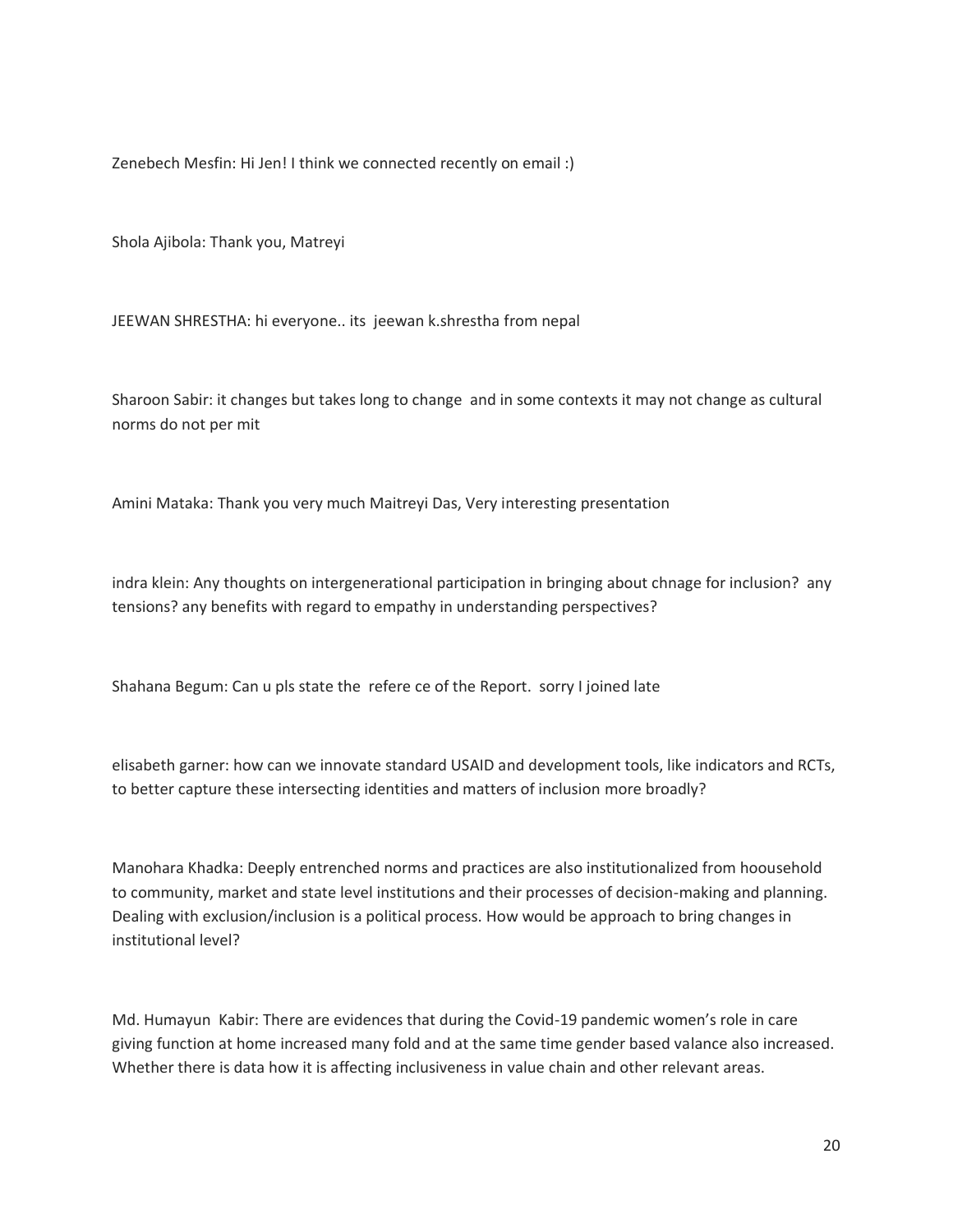Madad Kahn: hello everyone Madad Khan ,here from Quetta Balochistan Pakistan

Madad Kahn: madadkhan@hotmail.com

Angela Kabiru: Greetings all, appreciate thoughts on inclusion of the private sector particularly enterprises in the informal private sector and how to ensure their inclusion in decision particularly related to COVID-19 pandemic response

Muhammad Umar Hanif: AIts very relevent session! someone talked about environment, how environment could be better when industr increasing day by day with automation....releasing more heat..which deteriorating the glaciers ultimately the environment getting hotter day by day...even isuues like smog also coming ..is there any way to control and save our environment ????

Shahana Begum: why cant the presentation seen

Victoria Rames: Please find a link to the CDCS gender analysis here: https://banyanglobal.com/project/usaid-kenya-gender-analysis/

Abdu Beshir: Thanks Victoria!

Dr. Narendra Kumar Sharma 2: Thanks Victoria for sharing CDCS gender analysis

indra klein: With regard to trade, do women-owned businesses have equal voice in mrpice negotiation? Is there a need for a male to act on thier behalf, whether partially or fully?

Ashok Sarkar: Are the adolescent girsl & women are engaged with too much care works in Kenya?

Christopher Ajayi: Thanks!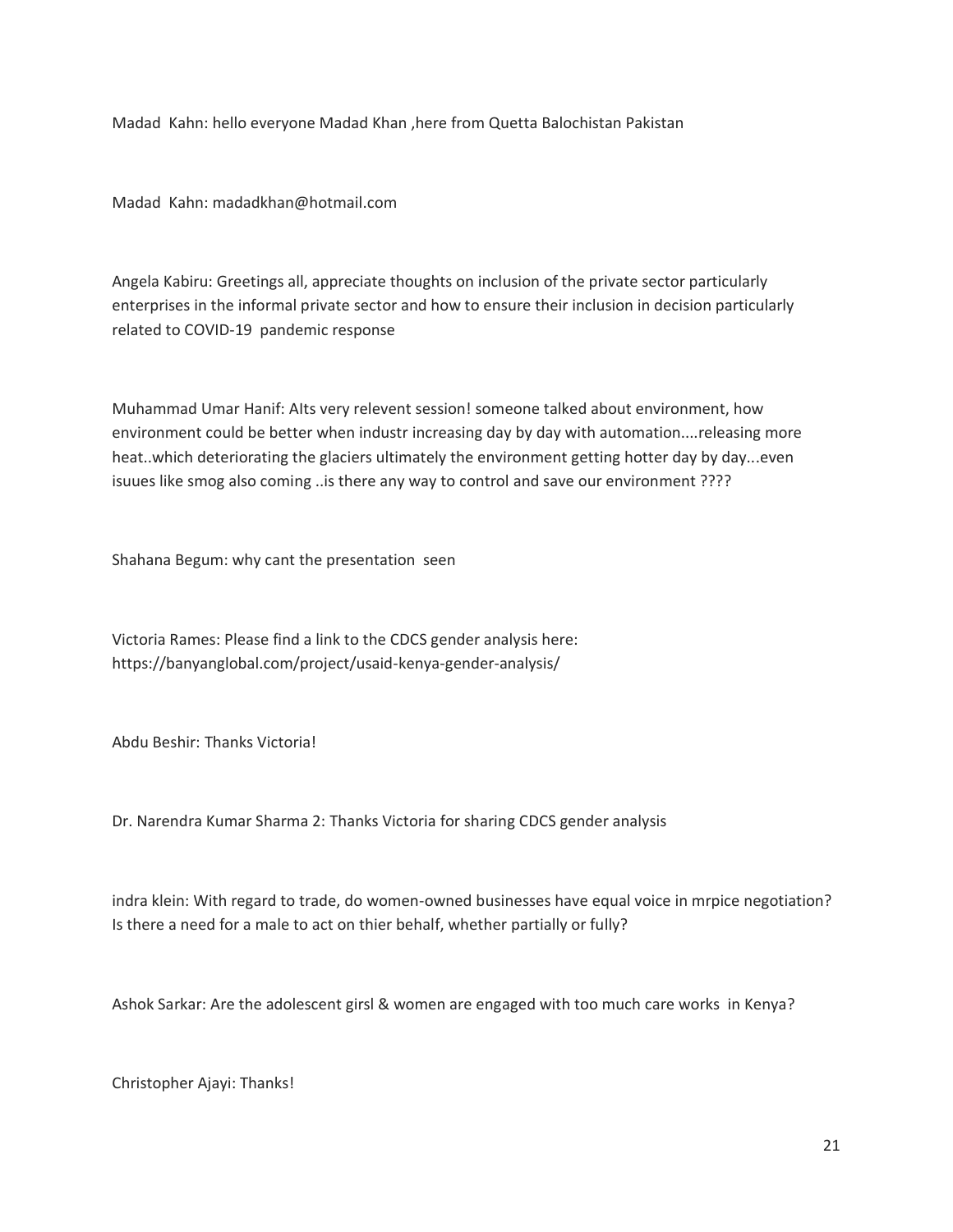Stephen Harrott: Good Morning everyone. FUAL - Ontario Canada.

Amini Mataka: Thanks Mugo very true access promotes inclusion

Maureen Gitagia: thank Mugo for great presentation

indra klein: Given the challenges that women face, are there movements where women are collaborating together to have a stronger voice?

Zachary Baquet (USAID/RFS): Thank you providing your questions! Keep them coming. Please indicate who your question is intended for

Elizabeth Waithanji: what adjustments were made in the Kenyan markets to include people with different disabilities?

Md. Humayun Kabir: Is there any perception in Nepal that some work are women friendly some are not? If so whether it affect inclusion?

Emmanuel Ndayizigiye: Hi

indra klein: Is there data available that reflect the impact of inclusion where the market is concerned - locally, regionally, nationally?

Abdu Beshir: @Manju, excellent presentation! Thanks!

Manohara Khadka: @Manju jee, great presentation!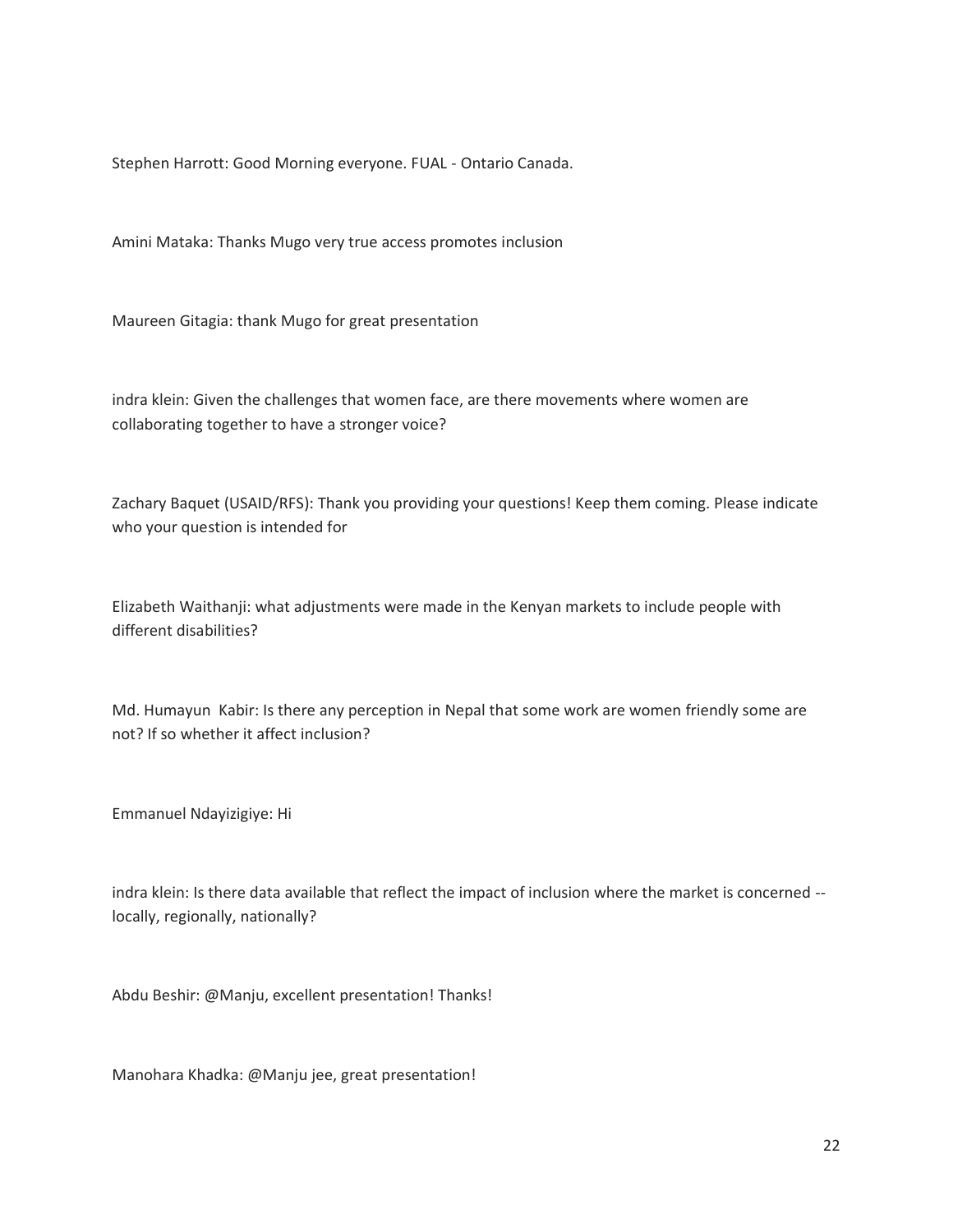Dyutiman Choudhary 2: @Manju that was a superb and powerful presentation. Thanks

Christopher Ajayi: are there measurable economic goals for social inclusion?

Jerry Brown: This question is for Mr. Morales: How is illegal immigration defined? What programs does USAID have to address illegalyouth immigration?

Shahana Begum: why cant i see VDO

Manohara Khadka: Great to see the GESI common framework !

Prakash Kafle: @Manju-ji, great presentation, nice to know how our work helps in social inclusion and gender equality

Manohara Khadka: that IDPG GESI WG conceptualized in 2017!

Ashok Sarkar: What is employment percentage in Agriculture?

sujata singh: @manju jee: Thank you for powerful presenttaion!

Elizabeth Waithanji: I missed this presentation. sound all scrambled.

Ashok Sarkar: W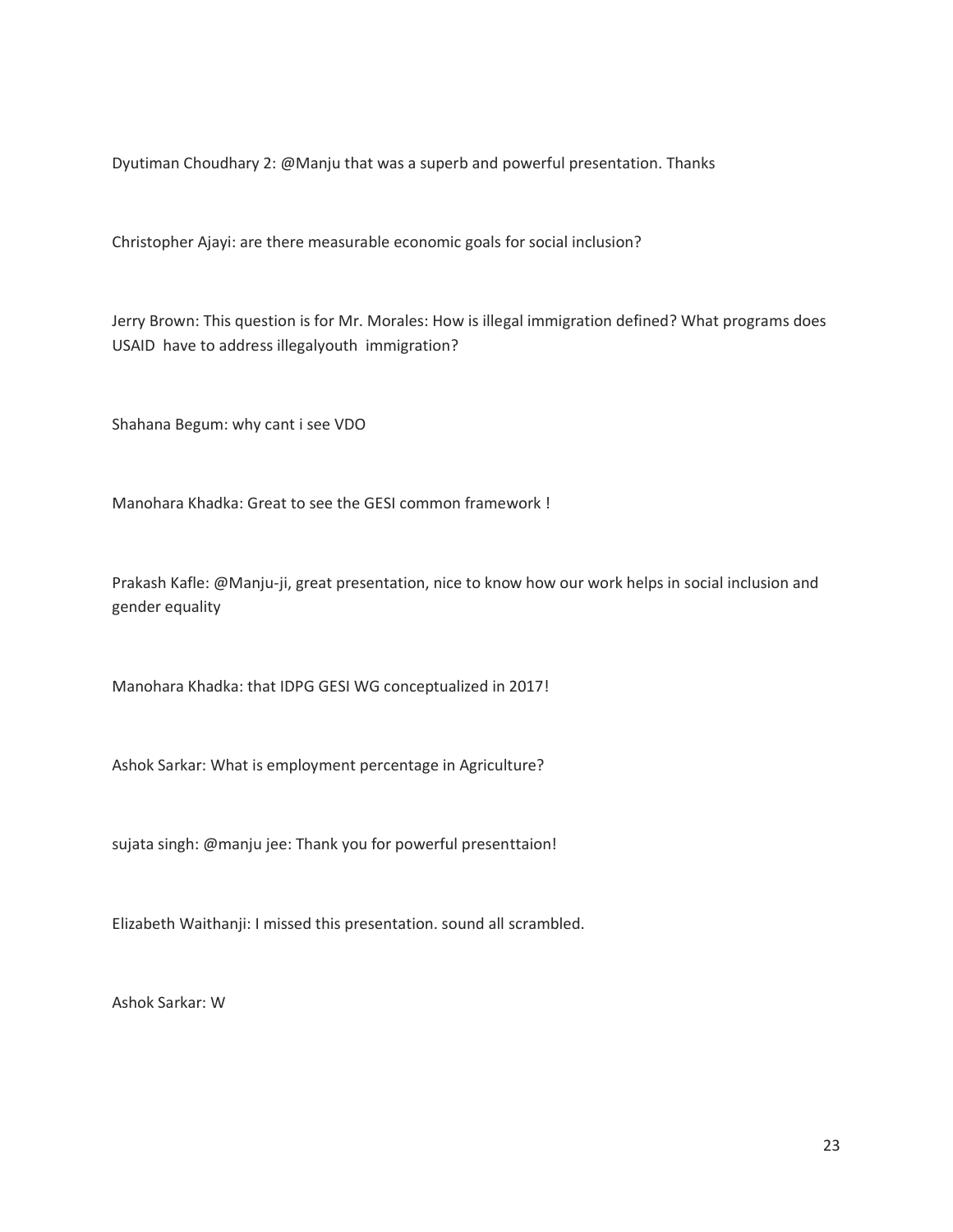indra klein: @ Gerson, given the high % of poverty, with indigenous population representing a large %, would you provide insight on racial perceptions in Guatemala and any steps that govt has taken to address such?

Adam Ahmed: We are sorry to hear that Elizabeth, we will be sharing a recording of the webinar

Hari Shrestha: Nice presentation Manjujee and all.

Victoria Rames: Please find the USAID/Guatemala CDCS Gender Analysis and Assessment here: https://banyanglobal.com/project/gender-analysis-and-assessment-usaid-guatemala/

Elizabeth Waithanji: Thanks Adam Ahmed

Christine Daskais: yes

Narayan Khanal: Excellent and ensightful presentation Manju JI

Josue Lopez: @Gerson, excellent activities to involve women and youth , especially those among indigenous people!

indra klein: vwey soft spoken

Dorine Genga: Yes

Sharoon Sabir: yes we can hear you

Domisian Mabula: Yes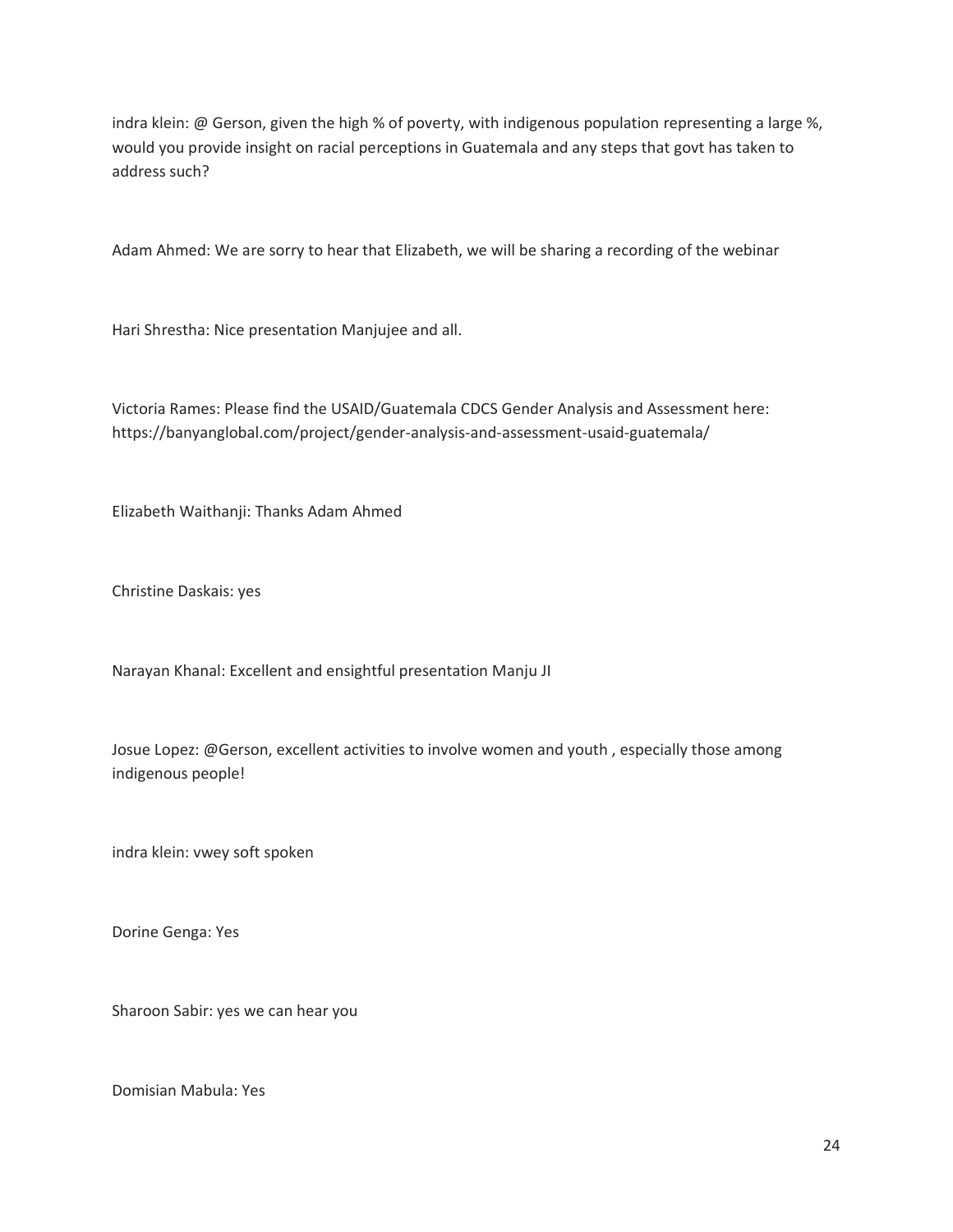Naimatullah Soomro: Much beter

sujata singh: social norm and gendered nature of child care giving role pointed towards women is biggest barrier for women to become agri extension worker. If any panelist can share ground examples on addressing these issues from inclusion perspective ?

Kakha NADIRADZE: Good

Christopher Ajayi: how responsive are the global community to deforestation in ensuring sustainable agricultural production?

Abdu Beshir: @Manju, how to best address the exclusive culture well entrenched in South Asian society? Segregation based on cast/ethnic group is well ingrained in the society, any thought?

Sharoon Sabir: Zachary Baquet can youplz share all these presentations

Abdu Beshir: @Morales, you mentioned chronic malnutrition, is malnutrition leads to exclusion or exclusion leads to malnutrition?

Sana Khawaja: sharoon i have

Sana Khawaja: will share with you

Sharoon Sabir: thanks Sana

Naimatullah Soomro: Madam plase share with all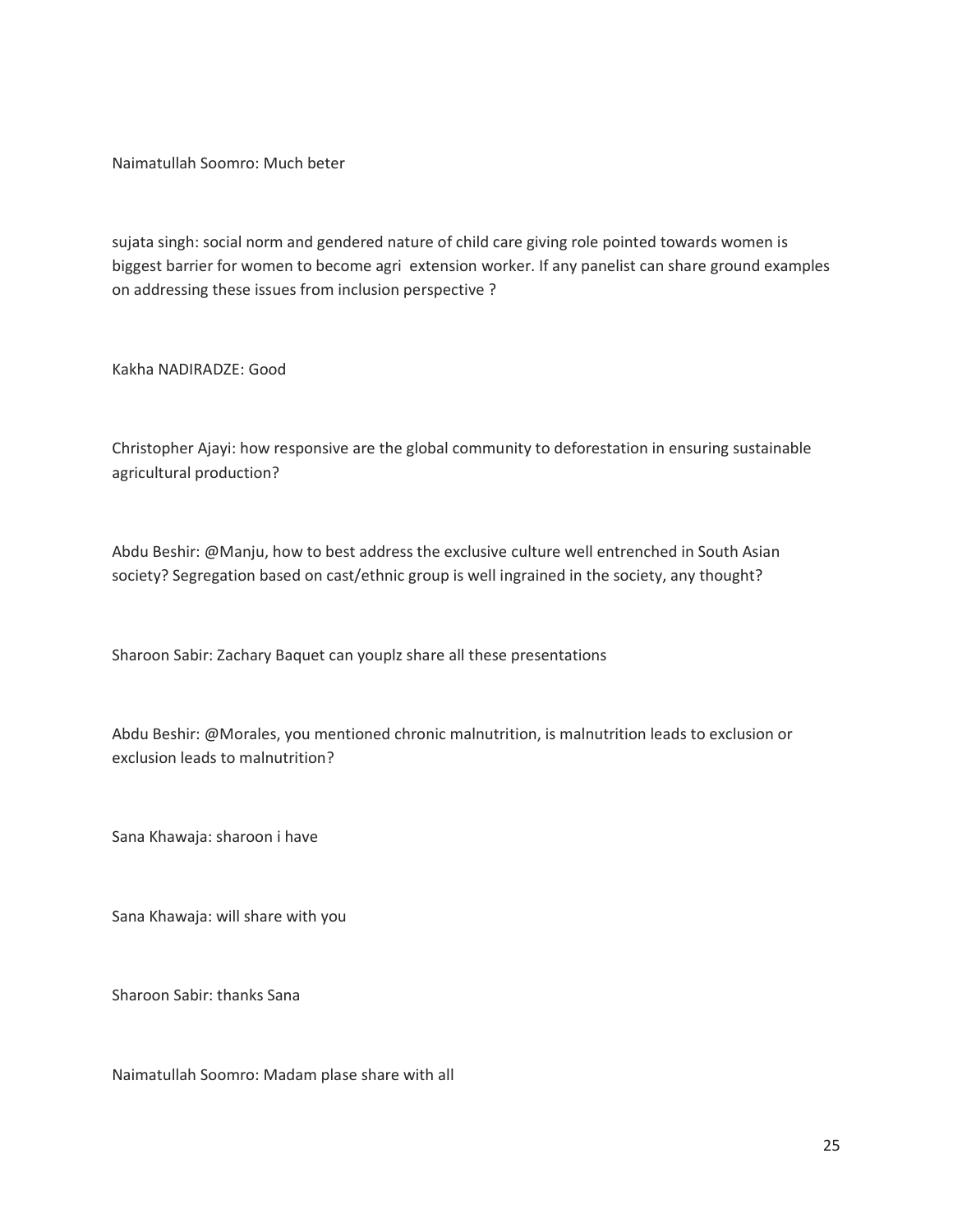Sana Khawaja: sure

Adam Ahmed: We will be sharing the presentation slide deck at the end of the presentation

Naimatullah Soomro: Thanks Md

Zachary Baquet (USAID/RFS): @Sharoon we will share the presentations a

Domisian Mabula: Mentioning of Women being trained on seed production, how is their relationship with their family-husband?

indra klein: Agrilinks usually provide link dyrubg Q&A

anup kumar: nice presentation

Sana Khawaja: very nice and crisp presentations and well explained by speakers

Amini Mataka: Many thanks Emmanuel, for an inspiring presentation, Very true no agriculture no food no food no life very well said there many thanks

lubna Saeed: Nice presentation , thank you

Shamim Ara Begum: Thanks to all speakers for their nice presentation.

Madad Kahn: Madad Khan , From Quetta Balochistan Pakistan , madadkhan@hotmail.com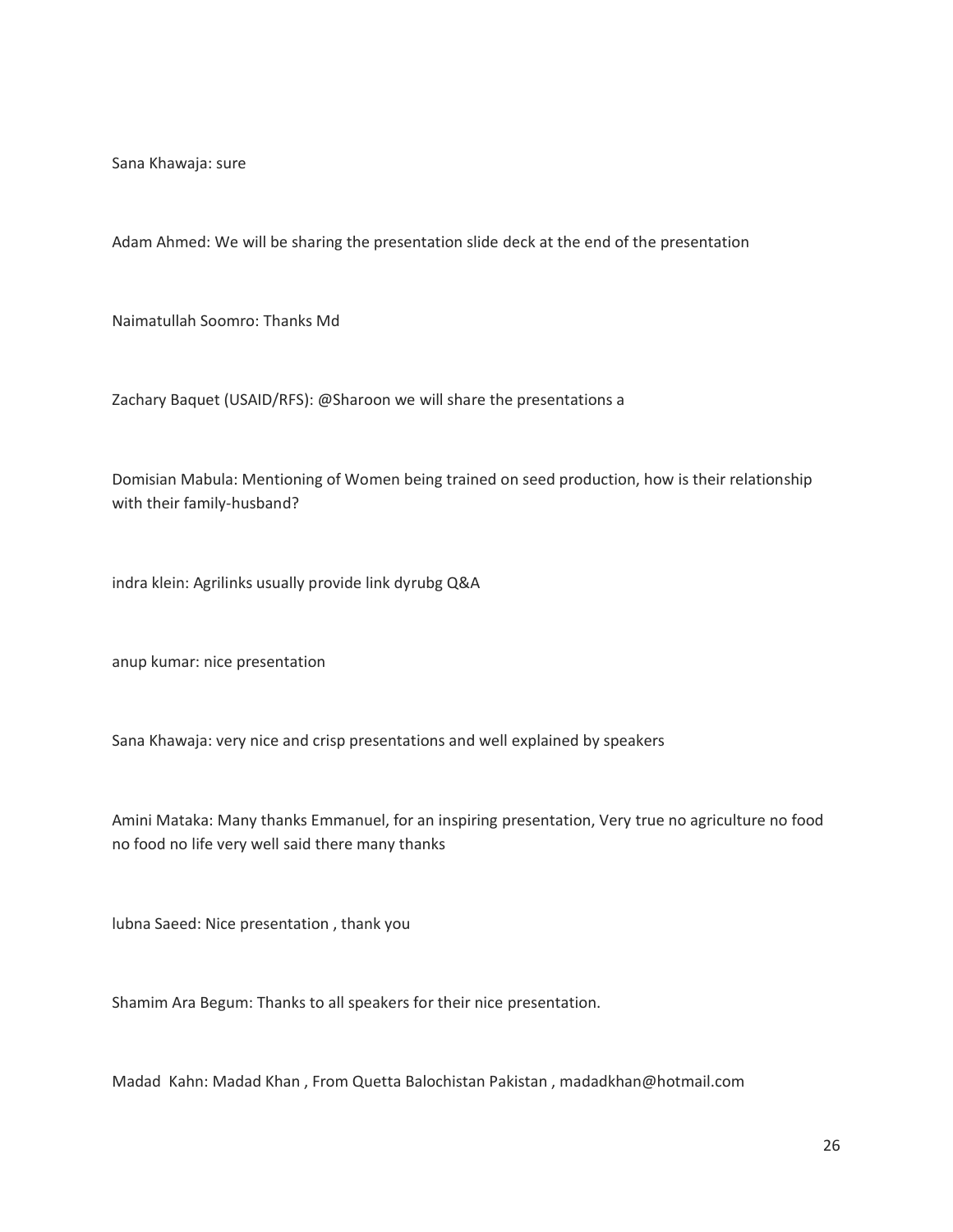Krista Jacobs: @Gerson - Thanks for the presentation! Can you say more about the approaches the Rutas de Aprenidizaje are using to address gender issues?

Sharoon Sabir: The contents of all the presentations were clearly structured ,

Christopher Ajayi: or could agriculture be really sustainable without forestry/agroforestry

Domisian Mabula: We speak about Inclusion, do we real incentify all paerties as from our African percipectives this needs more to men than women.

LALIT SAH: Thank you Dr. Manju Maa'm for very nice presentation

Madad Kahn: any project or program on Agribussiness supply chain , agribusiness improvement makketing?

Mary Crave: How has the involvement of youth been received in Rwanda? Are they treated as equals with adults? Disimssed as being inexperienced and naive? Encouraged? What platform do they have to be heard in program design and implementation?

Ditya Lamichhaney: Hello everyone. This is Ditya Lamichhaney from iDE Nepal

Virginia Mzunzu: with reference to Malawi, hit

Virginia Mzunzu: it has been observed that there is a chi

indra klein: Throughout course of programs and their implementation, was there any push back? How were they addressed and women further motivated?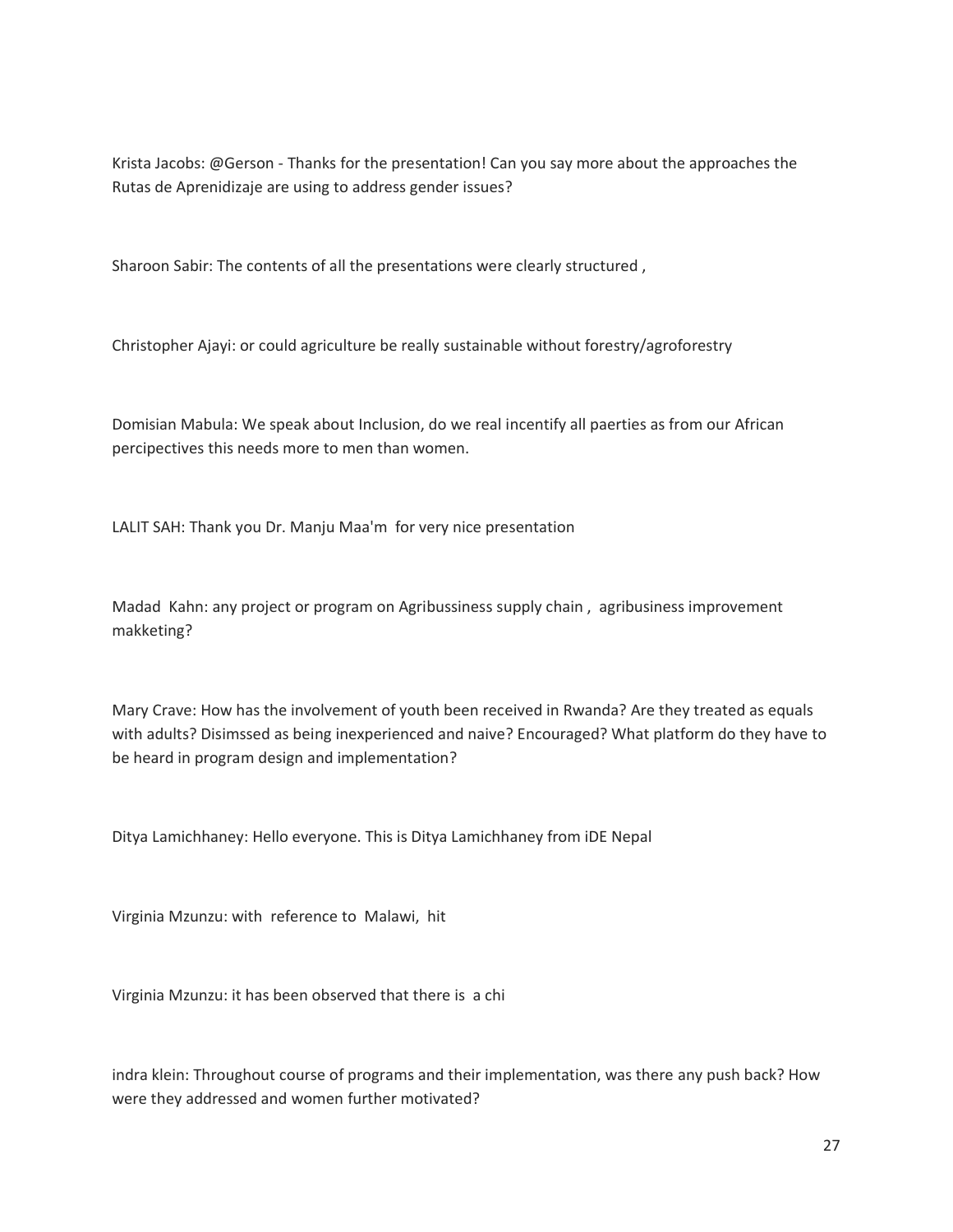Afifa Ghumman: thank you for such informative and explained presentation #InclusionMatters!

Dr Kareem Waheed: I am glad to be here

Douglas Shadd: Is there a need for value added processing and packaging as a standalone unit? Or is it expected that farm production be self-contained?

Krista Jacobs: Thanks, Gerson!

Abdu Beshir: @ all the panelists: COVID-19 is relegating millions of people into poverty further widening social gaps and adding miseries to the already vulnerable communities. Without a clear way out from this pandemic, what is the best (quick) approach readily applicable to save lives and livelihoods of marginalized communities.

indra klein: Was there training/awareness programs provided to men in community as a way to gain enplathy and support, as well as understanding in that intent is not be a threat?

Winnie Osulah: GIRL - Girls Improving Resillience with Livelihoods

LAL SINGH: excellent

Christopher Ajayi: are there problems with child labour in your country? if yes how are you addressing it...

Virginia Mzunzu: there is a high level of drop out of youth in Agriculture programs especially those that have no immediate income benefit. how is the experience in other countries and how do you encourage youth.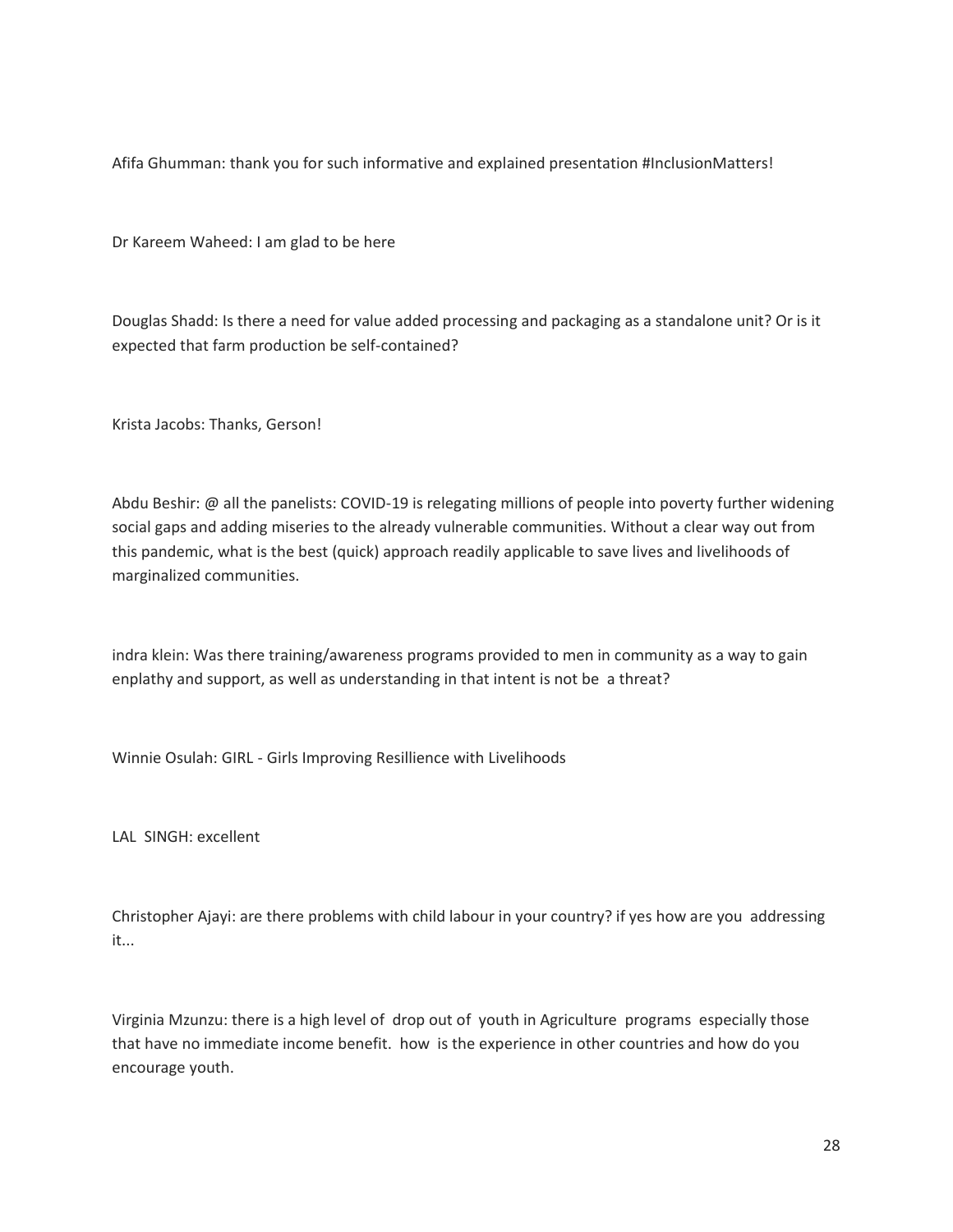sujata singh: Thanks Manju jee, Betty and Gerson!

LAL SINGH: thanks

Emmanuel Ndayizigiye: To Mary Crave, the Minaistry of agriculture is increasing the role of youth in agricultural activities because they were not counted before in Rwanda. RYAF i(Rwanda Youth in Agriculture Forum) is the main platform through which their voice is heard

Gerson Morales: Virgina, one the activites we have noticed that works is to engage youth through the use of Digital Tools; however linking their production to markets that will make it stay in the sector and this is something our activities working on, maket access

Betty Mugo: Elizabeth, The markets infrastructure is friendly to persons living with disabilities and include ramps and rails

Elizabeth Waithanji: Thanks, Betty. Great presentation

Lysette Lacambra: Fully agree with Agnes on involving the grassroots to promote inclusion. Lysette here working with East-West Seed Knowledge Transfer. One approach we are doing in our project countries like in India is to train women farmer leaders (Rural Extension Workers) to train fellow women farmers. More about the story here: https://kt.eastwestseed.com/news/training-and-outreach-helping-toempower-female-farmers-around-the-world

Mary Leuci: Manju, how have you dealt with the resistence when it appears to be rooted in fear of losing influence, income, power

indra klein: BAsed on your experience with constituency, any prevailing thoughts shared with you that may shed added insight particularly with regard to funders a of programs?

Christopher Ajayi: thank you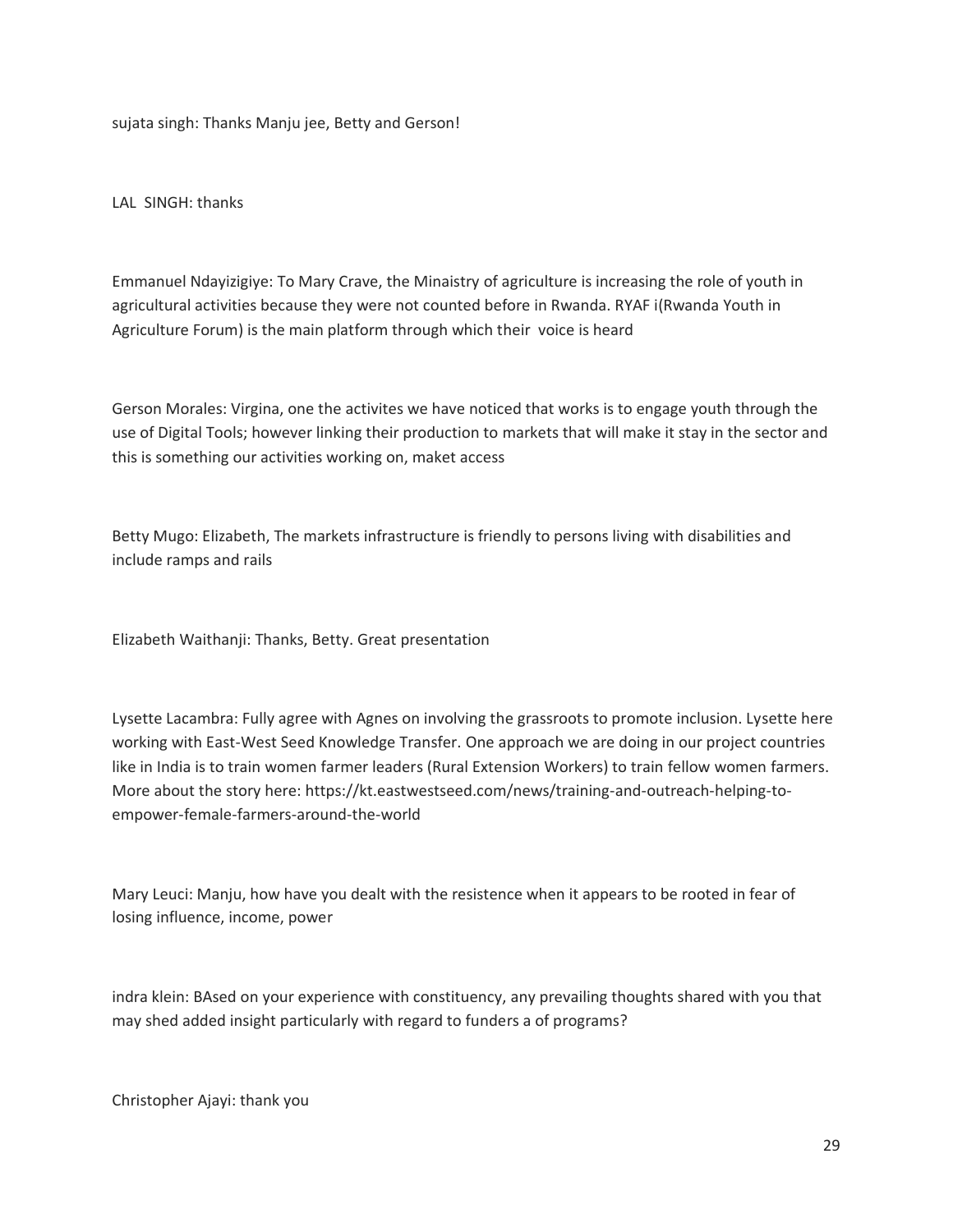Winnie Osulah: Thank you Betty for representing Kenya well and more so the Kenya Livestock Market Systems Activity!

Sher Nawaz: Sher Nawaz RM The Brooke Pakistan Karachi Region, good discussion and information

indra klein: Thank you to all presenters for very well-rounded presentations -- engaging and thought provoking

Noubia Gribi: Excellent presentations and great answers

Hari Shrestha: Could u share the presentation slides?

Naimatullah Soomro: All sperkers present good information thanks to all

Mary Leuci: Great presentations and discussion

Noubia Gribi: very impcatful and powerful experiences and case studies

indra klein: Thank you Agrilinks for another outstanding session!

Noubia Gribi: can we receive the presentations and recording?

Dr Kareem Waheed: Kudos to all the presenters for their thought provoking presentations

Christine Daskais: Thank you all for your hard work to make inclusion happen for the most disavantaged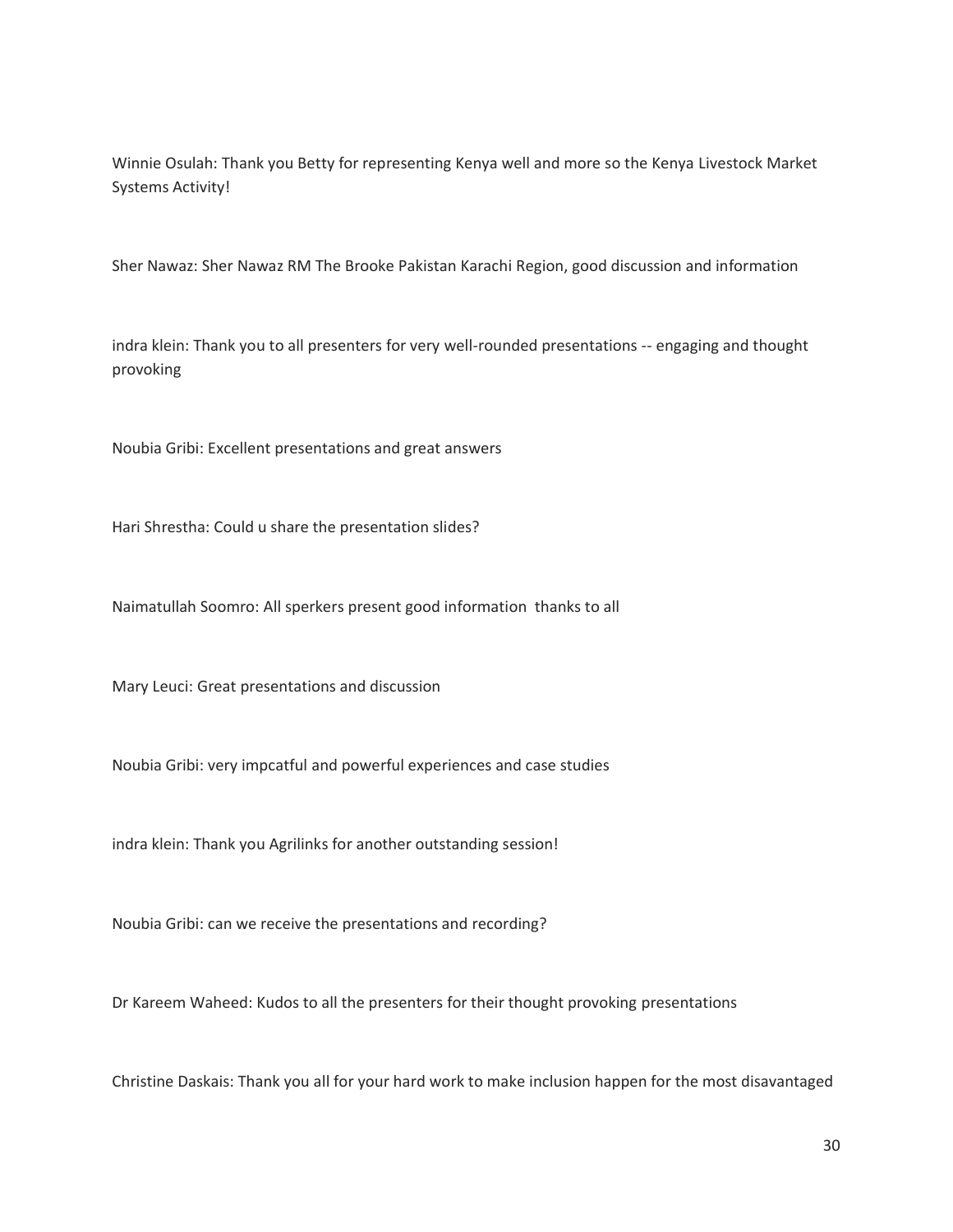Sharoon Sabir: Thanks to all the speakers , it was indeed a great learning experience from the field teams from different parts of the world

Adam Ahmed: Hi Noubia, we will share the recording

Christopher Ajayi: Great work

Amini Mataka: Many thanks Agrilinks for the opportunity we learnt quite a lot

Domisian Mabula: Good presentations to most of you, only to be realist with the case studies

Md. Mustafizur Rahman: Great presentation and discussion.

Josue Lopez: Thank you Agnes and all who presented!

Hari Shrestha: Thanking you all.

Dilli Prasad Chalise 2: Thik you all

Nqabayezwe Moyo: great presentations, thank you!!

sujata singh: Thank you for great and insightful session Agrilink!

Nicoline de Haan: Thanks to all!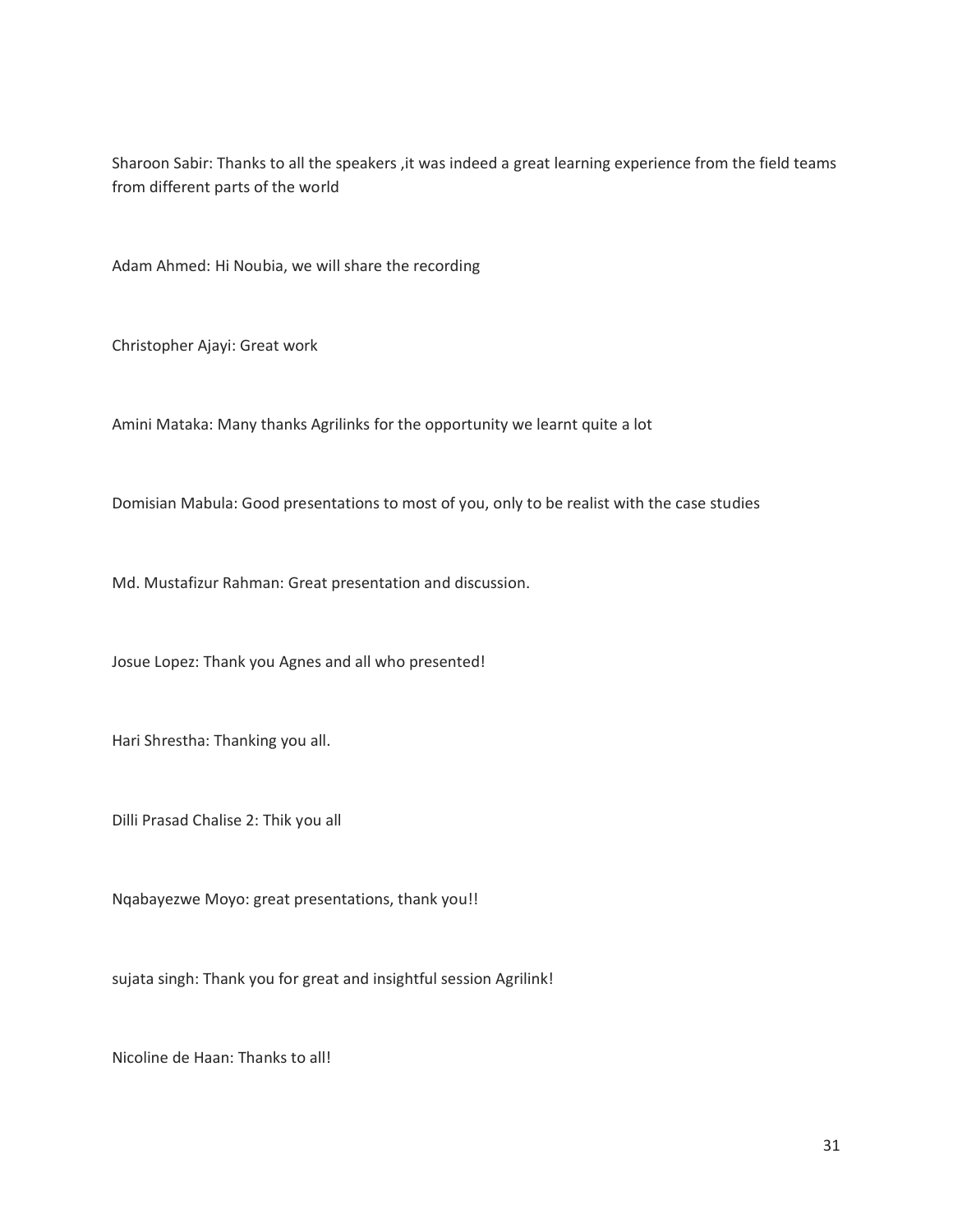Charla Britt: Thank you all. Great presentations, very informative...

anup kumar: Thanks to all speakers for sharing their experiences.

Abdu Beshir: Thank you all the panelists and USAID/FtF team for organizing this very timely webinar!

Dabere DEMBELE: Thank you

saroj khanal: Thank you all.

lubna Saeed: Thanks to all for such a great informative presentations

Elizabeth Laferriere: Thank you to all the speakers for a very interesting presentation!

Dr. Narendra Kumar Sharma 2: Thanks all very much !!

Md. Humayun Kabir: Thank you all the speakers, moderator and fellow participants and FfT team

Elizabeth Salazar: Thank you all, great presentations

Mohammad Shafi: Producitve presnetations and thanks to all. Plan next webinar plz

Namitha Jacob: Gerson, is having problems with the system. He's trying to enter back again

Eric Maghas: Thank you for the insightful presentations!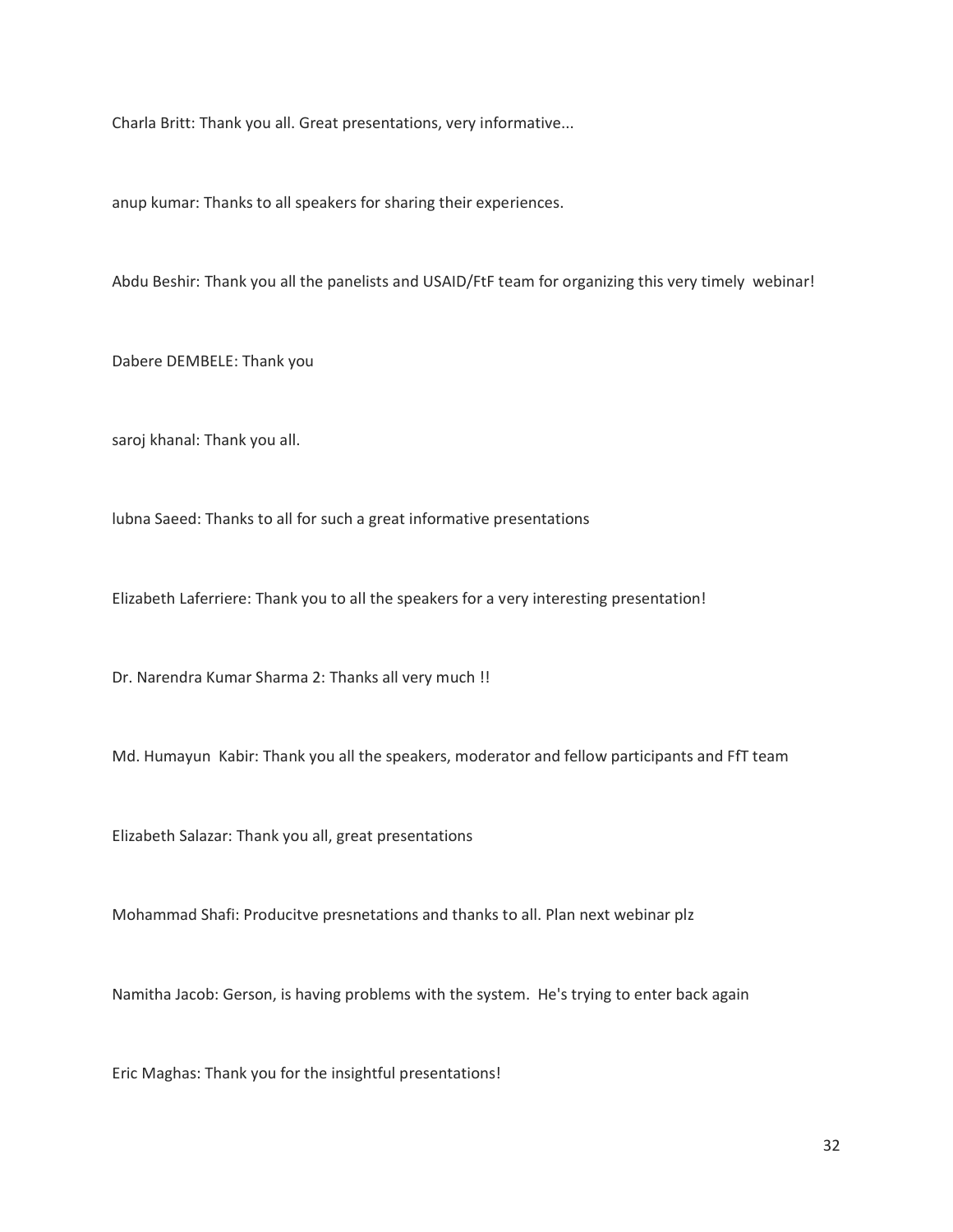Dyutiman Choudhary 2: Thanks to USAID for organising this session. Thanks to all the presenters.

Komal Pradhan: Thank you all presenter for your nice presentation...

Rebecca Savoie: Thank you!

Ditya Lamichhaney: Thank you all

Aelish Benjamin-Brown: Thank you!

Lisa Lauxman: Thanks

Camille Sachs: Thank you!

Emmanuel Ndayizigiye: Thanks

Myo Ma Ma Than: Thanks

Ashok Sarkar: Thanks

Jen Peterson: Thanks everyone! Fantastic presentations and insights. Excellent panel.

JEEWAN SHRESTHA: okgood night